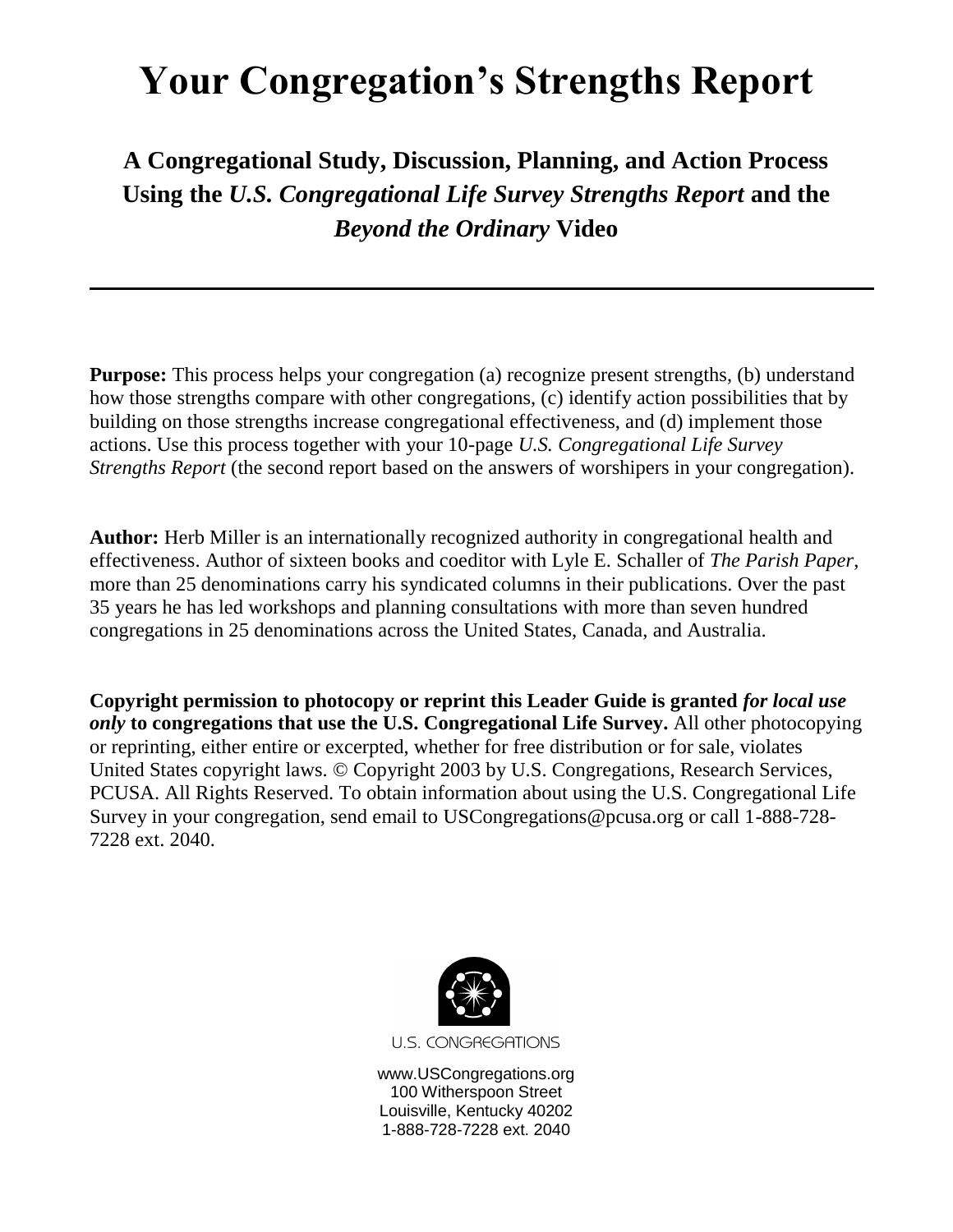# **Table of Contents**

| Strength #1—Growing Spiritually<br>Strength #2—Meaningful Worship                                  |
|----------------------------------------------------------------------------------------------------|
| Strength #3—Participating in the Congregation or Parish<br>Strength #4—Having a Sense of Belonging |
| Strength #5—Caring for Young People                                                                |
| Strength #6—Focusing on the Community<br>Strength #7—Sharing Faith                                 |
| Strength #8—Welcoming New Worshipers                                                               |
| Strength #9-Empowering Leadership<br>Strength #10—Looking to the Future                            |
|                                                                                                    |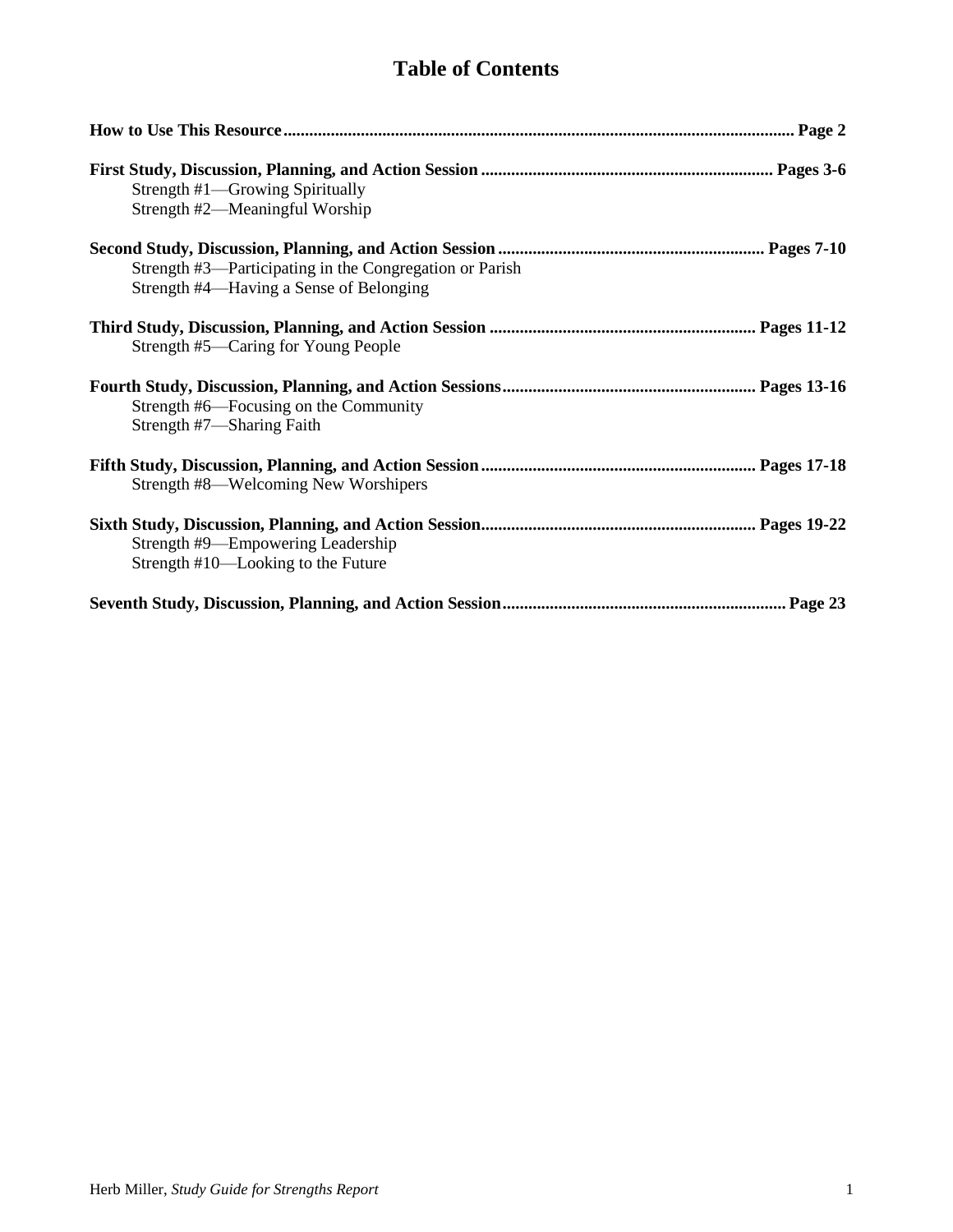# **How to Use This Resource**

The term "Appreciative Inquiry" describes the long-term process this resource outlines:

**I**dentify and appreciate our congregation's present strengths.

**D**ream of how we might build on these strengths.

**E**xamine and prioritize action possibilities for building on our strengths.

**A**ct on selected action possibilities to create a stronger future.

The Appreciate Inquiry process unfolds in ways that ask and answer five important questions:

- 1. How can our congregation benefit from the information in our *US CLS Strengths Report*?
- 2. Who is responsible for interpreting and processing this information?
- 3. How should we transmit this information to our congregation's paid staff, lay leadership, and worshipers so that it achieves maximum benefits?
- 4. What are some practical action possibilities that build on the insights and ideas generated by our congregation's *US CLS Strengths Report* information?
- 5. How can we select and implement those action possibilities?

This resource provides a long-term process for discovering, dreaming, deciding, and doing. Planning groups and leaders in your congregation can experience themselves into new awareness, insights, and action directions.

To insure that the Appreciative Inquiry process becomes more than an intellectual exercise in which participants gain some insights but do not take action, remember the following facts:

- *Fact #1:* Information on paper does not equal transformation in congregations. Knowing does not equal doing.
- *Fact #2:* Building on present strengths only occurs in the presence of strong motivation. Unmotivated people tend to resist insights and actions that could propel them in new directions.
- *Fact #3:* The strong motivation that enhances congregational strengths rarely happens just by reading a book or by attending a single meeting, seminar, workshop, or event; or by taking a survey.
- *Fact #4:* The motivation-building process that leads to enhancing congregational strengths more often arises through a lengthy period of personal experiences, study, interactions with other respected persons, testing ideas, and refining procedures through experience.

# **Unfolding This Study, Discussion, Planning, and Action Process:**

*Step #1:* The congregation's governing board appoints a special task force to act on its behalf, comprised of six respected laypersons and the pastor. A good selection formula for this Congregational Planning Team is two people above age forty, two people under age forty, two adults who became members within the last three years, and the pastor. *Warning:* No matter how small or large the number of active leaders in your congregation, you get better results by appointing this special task force than by handing this material to any pre-existing group in your congregation, such as the governing board or a committee.

*Step #2:* Your Congregational Planning Team schedules one-hour sessions during seven consecutive weeks. Prior to the first session, create a three-hole notebook for distribution to each Planning Team member at the first meeting. The notebook should contain a copy of (a) this Congregational Study, Discussion, Action, and Planning Process and (b) your congregation's *U.S. Congregational Life Survey Strengths Report.* These seven sessions require no advance preparation by team members.

During sessions 1-6, the team will generate and consider actions the congregation might take related to each of its strengths. Assign one team member with responsibility for recording these possible actions. Compile a list of all possible actions for each of the congregational strengths to use during session 7.

*Step #3:* At the conclusion of its seventh session, the Planning Team sets the four dates for implementation and checkup meetings (every three months during the next year). The purpose of the checkup meetings is to coordinate efforts of the congregation's committees, ministries, and governing board in implementing*,* refining, and perfecting the action possibilities selected during the seven-week discussion sessions.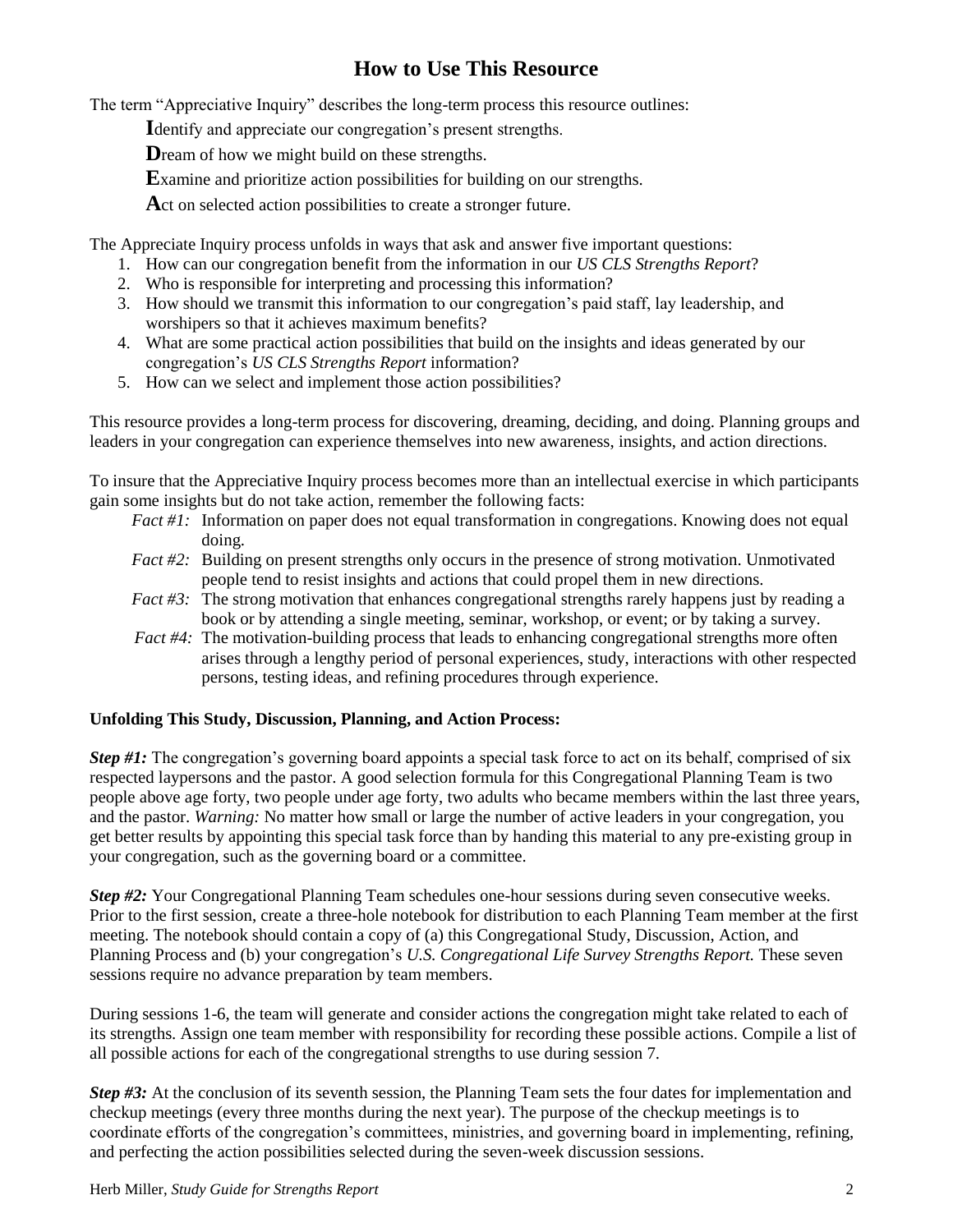# **First Study, Discussion, Planning, and Action Session: Strength #1—Growing Spiritually and Strength #2—Meaningful Worship**

*Distribute to each Planning Team member a three-ring notebook containing two items:*

- *A copy of this Congregational Study, Discussion, Action, and Planning Process*
- *A copy of your congregation's* U.S. Congregational Life Survey Strengths Report

*To minimize the possibility of the Planning Team misunderstanding its purpose and the* US CLS Strengths Report*, the discussion leader opens the meeting by reading aloud to them the following five paragraphs:*

In strong congregations, something already works well. The members focus on those strengths. They value the best of the past and have a vision for the future.

Strong congregations show intelligence, heart, and courage. Their members ask, "What gives us joy? What are we really about? What are we going to courageously seek?"

Congregations that want to move beyond the ordinary do not fall for the "one-factor fallacy." Maximum effectiveness stems from numerous factors. Strong congregations strive to develop multiple strengths.

Congregations cannot legitimately use their size ("We are too small!") or their affiliation ("We are Presbyterian; we're not supposed to be growing as much as a conservative church!") as reasons not to be strong and vibrant congregations. The U.S. Congregational Life Survey found examples of strong, healthy, effective congregations of every size, in cities and in rural areas, and in many different kinds of community circumstances.

Congregations that wish to move beyond the ordinary must ask, "What's going to work for a congregation of our size, in our community circumstances, at this time in our history, with these members, and with the people who live in our community?" [Excerpts adapted from Leslie Scanlon, "Multiple strengths make successful congregations, says survey," *The Presbyterian Outlook*, 5-14- 2003]

**Strength #1 in Our Congregation:** *View the introduction and the Strength #1 section of the video titled*  "Beyond the Ordinary: U.S. Congregational Life Survey" *enclosed with the two resources listed above. The video ensures that Planning Team members understand how to interpret the* US CLS Strengths Report *provided in their Planning Team Notebooks. Do not view the entire video. Stop at the end of the video's description of Strength #1—Growing Spiritually.*

*Invite Planning Team members to respond to and discuss the content of video section Strength #1—Growing Spiritually and the corresponding section of your congregation's* US CLS Strengths Report *in the Planning Team Notebooks. Ask questions such as the following: "What does this section of our congregation's report say to you? What is the biggest insight that jumps out at you?"* 

Give Planning Team members three minutes to read the following paragraphs in preparation for a discussion of *the four questions at the end of this section.*

**Strength #1—Growing Spiritually:** Congregations and parishes in the top 20%, those in the 80<sup>th</sup> percentile or above (where Growing Spiritually is high), also tend to be doing well in other areas. Their worshipers are more likely to:

- Have a strong sense of belonging to the congregation (Strength 4)
- Experience meaningful worship in the congregation (Strength 2)
- Participate in congregational activities (Strength 3)
- Have begun attending the congregation in the last five years (Strength 8)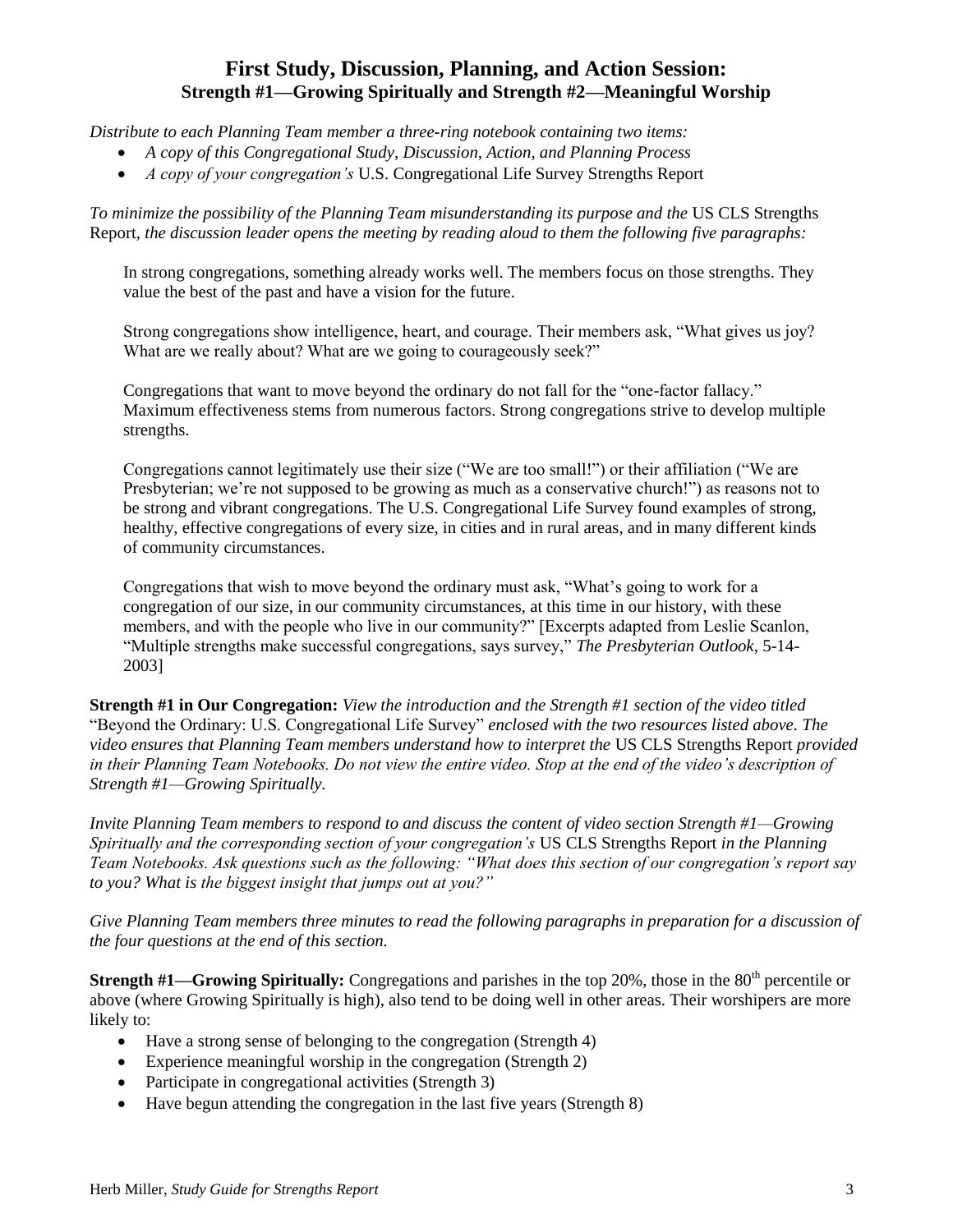**The Big Picture:** The US CLS research indicates that people in small congregations averaging fewer than 100 worship attendees were *slightly* more likely to be Growing Spiritually than people in midsize or large congregations. However, people in theologically conservative and historically black congregations were *much more likely* to be Growing Spiritually than people in Catholic parishes and mainline Protestant congregations. Does this "big picture" information tell us anything about how congregations of our size and theology might be more effective?

**A congregation's thinking and behavior habits—which are often several decades old—increase or retard its abilities to provide spiritual-growth experiences.** Healthy, effective congregations have an atmosphere of faith, hope, and love that promotes the spiritual growth of members/attendees by providing the following: (a) Spiritual space—spiritual growth methods that connect with all four adult generations plus a fifth children and youth generation; (b) Psychological space—warmth and friendliness toward newcomers; (c) Sociological space—acceptance of newcomers in governing boards, committees, ministries, and leadership roles; (d) Spirit of fun and fellowship in all congregational meetings and endeavors; (e) Prayer emphasis—making prayer more important than the operation of organizational structures; and (f) Conflict prevention and resolution skills that minimize dysfunctional personal relationships and power struggles.

# **Action Possibilities for Building Strength #1—Growing Spiritually:**

- Countless people in thousands of congregations across a broad spectrum of faith families report positive experiences from Rick Warren's book and six-week, spiritual-growth program titled *The Purpose Driven Life* (Grand Rapids: Zondervan Press, www.zondervanchurchsource.com).
- Few endeavors increase insights and spiritual maturity in adults more than prayer. Congregations can involve the majority of members/attendees in using the prayer model titled *The Secret to Abundant Living*. [Available FREE to congregations that use the U.S. Congregational Life Survey process: Obtain this volume of *Nuggets* in the complete packet of detailed, how-to-do-it items authored by Herb Miller. Order the complete package by calling 1-888-728-7228, Ext. 2040, or emailing your congregation's name and *mailing address* to [USCongregations@pcusa.org.](mailto:USCongregations@ctr.pcusa.org) Request *Herb Miller's Nuggets*; only one order per congregation, please.]

**Congregations that possess Strength #1—Growing Spiritually, often have four additional strengths:** (a) strong sense of belonging to the congregation, (b) they experience meaningful worship, (c) a large percentage of attendees participate in congregational activities, and (d) a high percentage of newcomers within the last five years. Those four strengths are often facilitated or retarded by high levels of congregational conflict. The following resources improve congregational leadership's abilities in reducing, preventing, and managing conflict:

- Sources of helpful information regarding the causes behind and procedures for dealing with a wide variety of "bent personalities" and congregational conflicts include books such as *Congregational Fitness: Healthy Practices for Layfolk* by Denise W. Goodman (Bethesda, MD: The Alban Institute); *The Care of Troublesome People* by Wayne E. Oates (Bethesda, MD: The Alban Institute); and *Creating a Healthier Church* by Ronald Richardson (Minneapolis: Augsburg Fortress), which explains why congregational patterns tend to repeat themselves.
- As a way to enhance their skills, the officers, committee chairpersons, and governing board members in some congregations study and discuss the 21-page resource titled *How to Prevent and Resolve Congregational Conflict.* Two options for using that resource: (a) Invite a psychologist, pastoral counselor, or hospital chaplain from outside the congregation to lead a three-session study/discussion for the governing board and key leaders. (b) Use the material as part of each year's orientation for new officers, committee chairpersons, and governing board members. [Available FREE to congregations that use the U.S. Congregational Life Survey process: Obtain this volume of *Nuggets* in the complete packet of detailed, how-to-do-it items authored by Herb Miller. Order the complete package by calling 1-888-728- 7228, Ext. 2040, or emailing your congregation's name and *mailing address* to [USCongregations@pcusa.org.](mailto:USCongregations@ctr.pcusa.org) Request *Herb Miller's Nuggets*; only one order per congregation, please.]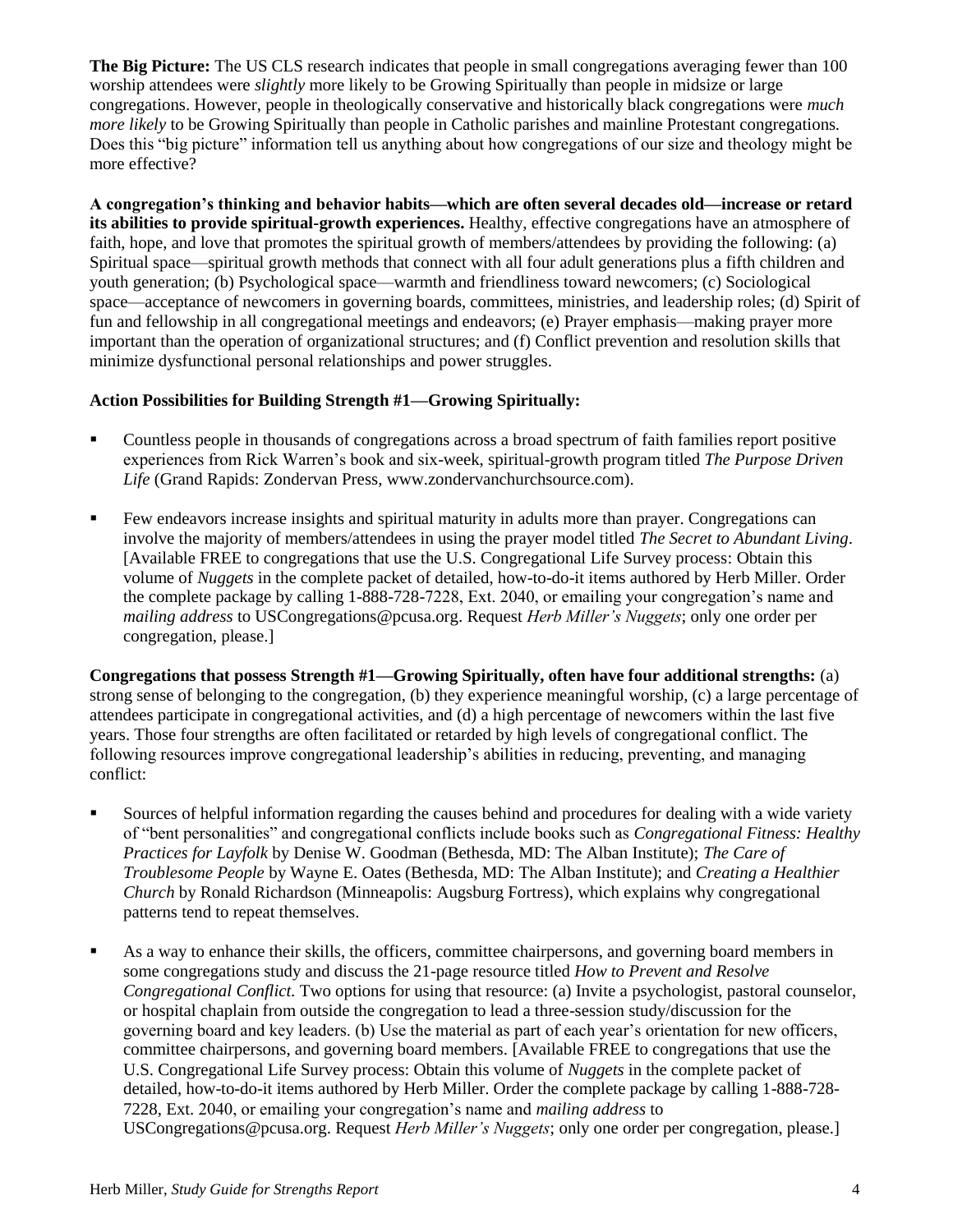**Closing Thought:** Without intentional focus on Growing Spiritually, congregations can drift into the routine of providing a positive social and psychological atmosphere for well-adjusted pagans.

*Ask Planning Team members to go around the circle four times, taking turns sharing their answers to these four questions:*

- *Do you recall instances where something in the paragraphs above was true in your personal experience and/or in a congregation?*
- *What would you like to add or subtract from these paragraphs?*
- *In what ways does one or more of the ideas in these paragraphs seem true of our congregation?*
- *What actions should our congregation consider?*

**Strength #2 in Our Congregation:** *View the video explanation of Strength #2—Meaningful Worship. Discuss the Strength #2 section of your congregation's* US CLS Strengths Report *in the Planning Team Notebooks. Invite Planning Team members to respond to and discuss the content of this video section with questions such as the following: "What does this section of our congregation's report say to you? What is the biggest insight that jumps out at you?"* 

*Give Planning Team members three minutes to read the following paragraphs in preparation for a discussion of the four questions at the end of this section.*

**Strength #2—Meaningful Worship:** Congregations and parishes in the top 20%, those in the 80<sup>th</sup> percentile or above (where Meaningful Worship is high), also tend to be doing well in other areas. Their worshipers are more likely to:

- $\bullet$  Be growing spiritually (Strength 1)
- Have empowering congregational leaders (Strength 9)

**The Big Picture:** The US CLS research indicates that people in all three sizes of congregation—fewer than 100 worshipers, 100 to 350 worshipers, and more than 300 worshipers—were about equally likely to experience Meaningful Worship. However, people in theologically conservative and historically black congregations were *slightly* more likely to report that they experience Meaningful Worship than were people in Catholic parishes and mainline Protestant congregations. Does this "big picture" information tell us anything about how congregations of our size and theology might be more effective?

**Healthy, effective congregations conduct worship services that honor God, spiritually enrich members, and retain young adult newcomers.** Worship is every congregation's strength and power source. In worship, we encounter God, and God empowers us for quality living and service to others. Worship is also the entryway for people exploring the possibility of a relationship with our congregation.

Numerous factors facilitate or retard the effectiveness of worship experience. Examples: styles such as informal or formal, components such as prayers and liturgies, hymn types, music tempo, "sing-ability" of songs, sermon quality, symbols, rituals, worship-leader behaviors and attire, communication style and methods, worship pace (drags, hops, races, or flows smoothly), balance between continuity and variation each week, cold or friendly atmosphere, greeter and usher skills, worship-bulletin communication quality, service length, number of services each week, worship area ambience, and quality of nursery and childcare staffing and rooms.

# **Action Possibilities for Building Strength #2—Meaningful Worship:**

- The national offices of most denominations and faith families publish resources designed to strengthen the quality of worship. Several large congregations across the country provide music and worship workshops each year. Across the desk of congregational staff come numerous mailings each year, describing these workshops. Select one that seems to fit your needs.
- Both small and large congregations find helpful, practical suggestions in *The Generation Driven Church* by William Benke & Le Etta Benke (Cleveland: The Pilgrim Press, 2002), especially Chapter 7, "Reaching Unchurched Generation Xers" and Chapter 10, "Alternative Outreach Models."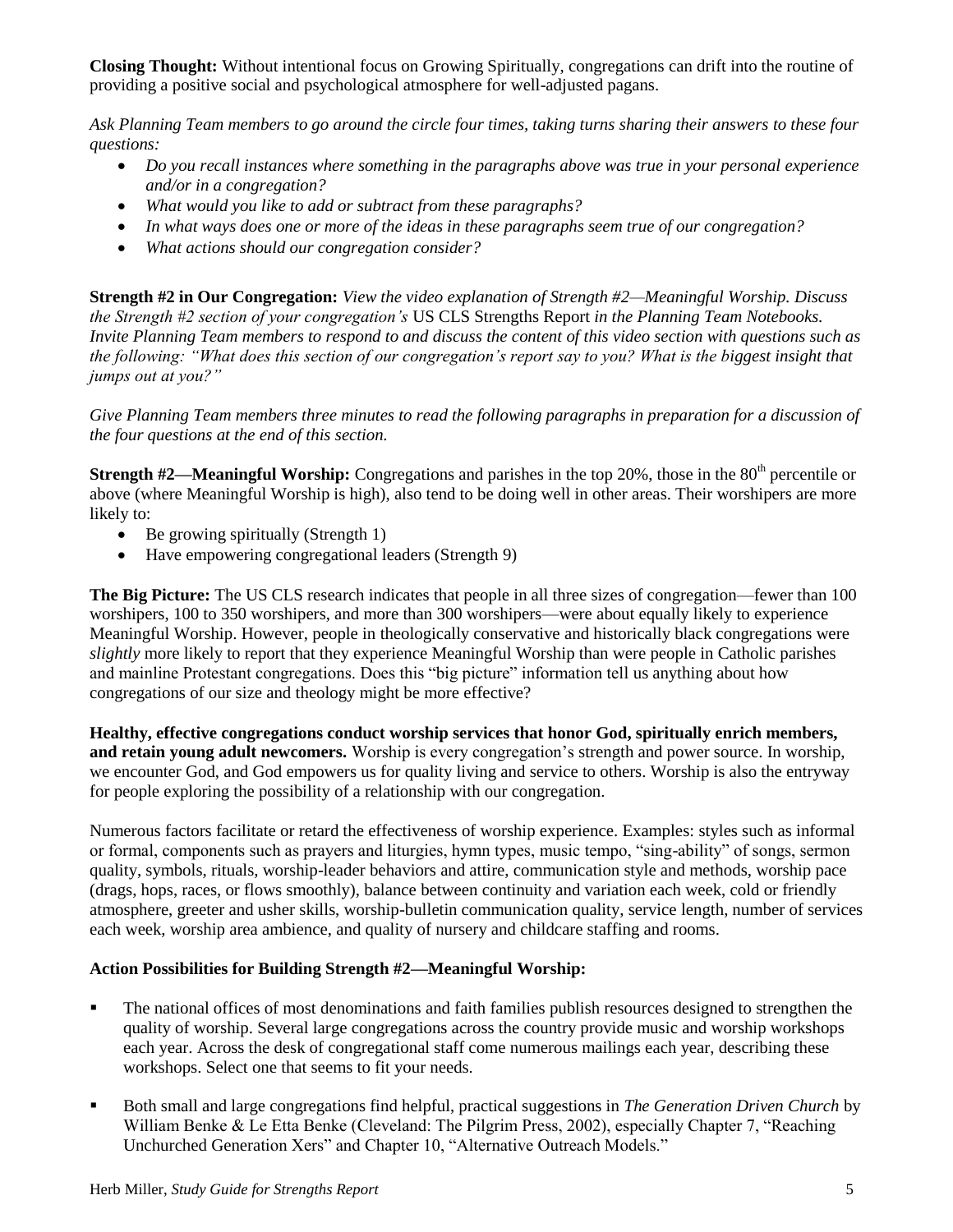The 37-page resource titled *How to Increase Worship Attendance* provides dozens of principles and procedures that attract, retain, and spiritually enrich larger numbers of people in weekly worship. [Available FREE to congregations that use the U.S. Congregational Life Survey process: Obtain this volume of *Nuggets* in the complete packet of detailed, how-to-do-it items authored by Herb Miller. Order the complete package by calling 1-888-728-7228, Ext. 2040, or emailing your congregation's name and *mailing address* to [USCongregations@ctr.pcusa.org.](mailto:USCongregations@ctr.pcusa.org) Request *Herb Miller's Nuggets*; only one order per congregation, please.]

**Closing Thought:** Every human endeavor has a "main thing." Putting out fires is the main thing for fire fighters. They do other important things, such as fire prevention education, but lack of effectiveness at their main thing spells institutional failure. Congregations do many important things, but their main thing is helping people connect with God. Worship is not the only way that happens, but it is a primary way.

*Ask Planning Team members to go around the circle four times, taking turns sharing their answers to these four questions:*

- *Do you recall instances where something in the paragraphs above was true in your personal experience and/or in a congregation?*
- *What would you like to add or subtract from these paragraphs?*
- *In what ways does one or more of the ideas in these paragraphs seem true of our congregation?*
- *What actions should our congregation consider?*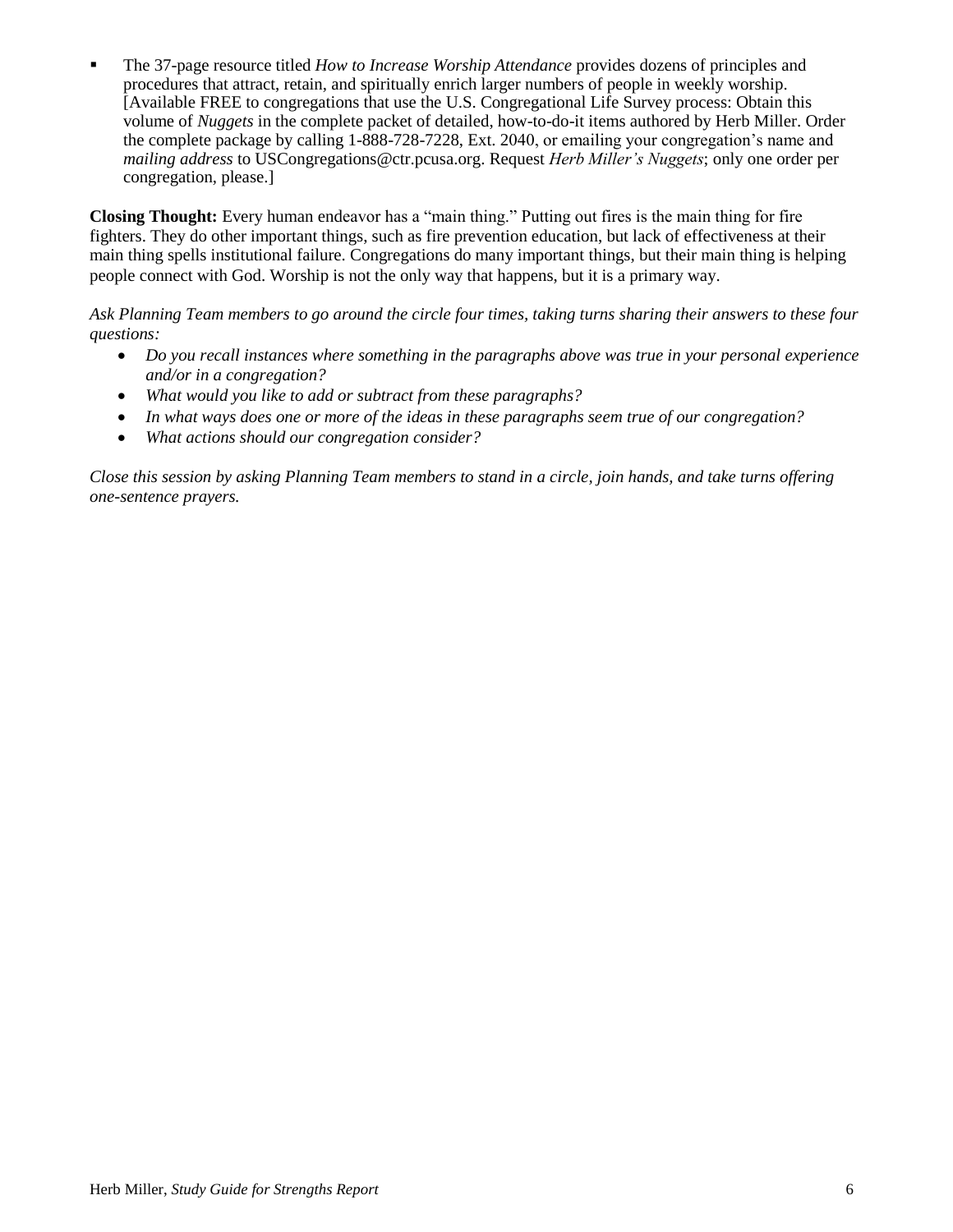# **Second Study, Discussion, Planning, and Action Session: Strength #3—Participating in the Congregation or Parish Strength #4—Having a Sense of Belonging**

**Strength #3 in Our Congregation:** *View the video explanation of Strength #3—Participating in the Congregation or Parish. Stop the video and discuss the Strength #3 section of your congregation's* US CLS Strengths Report *in the Planning Team Notebooks. Invite Planning Team members to respond to and discuss the content of this video section with questions such as the following: "What does this section of our congregation's report say to you? What is the biggest insight that jumps out at you?"* 

*Give Planning Team members three minutes to read the following paragraphs in preparation for a discussion of the four questions at the end of this section.*

**Strength #3—Participating in the Congregation or Parish:** Congregations and parishes in the top 20%, those in the  $80<sup>th</sup>$  percentile or above (where Participating in the Congregation or Parish is high), also tend to be doing well in other areas. Their worshipers are more likely to:

- Be growing spiritually (Strength 1)
- Be inviting others to worship and talking about their faith (Strength 7)
- Share a strong vision for the congregation's future (Strength 10)

**The Big Picture:** The US CLS research indicates that people in small congregations—fewer than 100 worshipers—were *slightly* more likely to be Participating in the Congregation (attending a Bible study or holding a leadership position, etc.) than people in midsize or large congregations. People in theologically conservative and historically black congregations were *much more likely* to report Participating in the Congregation than were people in Catholic parishes and mainline Protestant congregations. Does this "big picture" information tell us anything about how congregations of our size and theology might be more effective?

**Healthy, effective congregations quickly involve new adult attendees and members in group participation and service opportunities.** Members of many congregations tend to exhibit greater friendliness toward one another than toward newcomers. This behavior can result in too many newcomers feeling left out and becoming inactive or relocating to other congregations.

The number one reason why people volunteer is because they are asked. Only 21% of Americans volunteer when nobody asks them, whereas 85% volunteer when asked.

Two experiences are crucial to insuring that close to 100% of new attendees and members are active participants one year later: (1) Involve newcomers in an adult class or group of some kind within the first six weeks after becoming regular worship attendees. (2) Ask newcomers to assume some type of church responsibility or job within the first six months after they establish a regular worship attendance pattern.

Accomplishing those two goals—a group and a job—requires (1) an organizational structure that accomplishes this goal (one that includes numerous "ministry teams," in addition to and separate from the regular "standing committees" ) and (2) some type of individual interview, conducted by a staff member or a volunteer who assumes the role of "Newcomer Assimilation Coordinator."

# **Action Possibilities for Building Strength #3—Participating in the Congregation or Parish:**

- *Large Congregations:* A helpful new-member assimilation procedure is available from Saddleback Valley Community Church, 1 Saddleback Parkway, Lake Forest, CA 92630 or www.saddlebackresources.com. Ask for their S.H.A.P.E. materials and an overview of their procedures outlined in C.L.A.S.S. #301.
- *Midsize and Large Congregations:* Learn about the excellent materials and training events for Directors of Volunteer Ministries (a part-time position in some congregations and a full-time position in others) by contacting Sue Mallory or Carolyn Cochran, PO Box 850954, Richardson, TX 75085-0954, 972/761-0099, email t[o equipper@attbi.com.](mailto:equipper@attbi.com)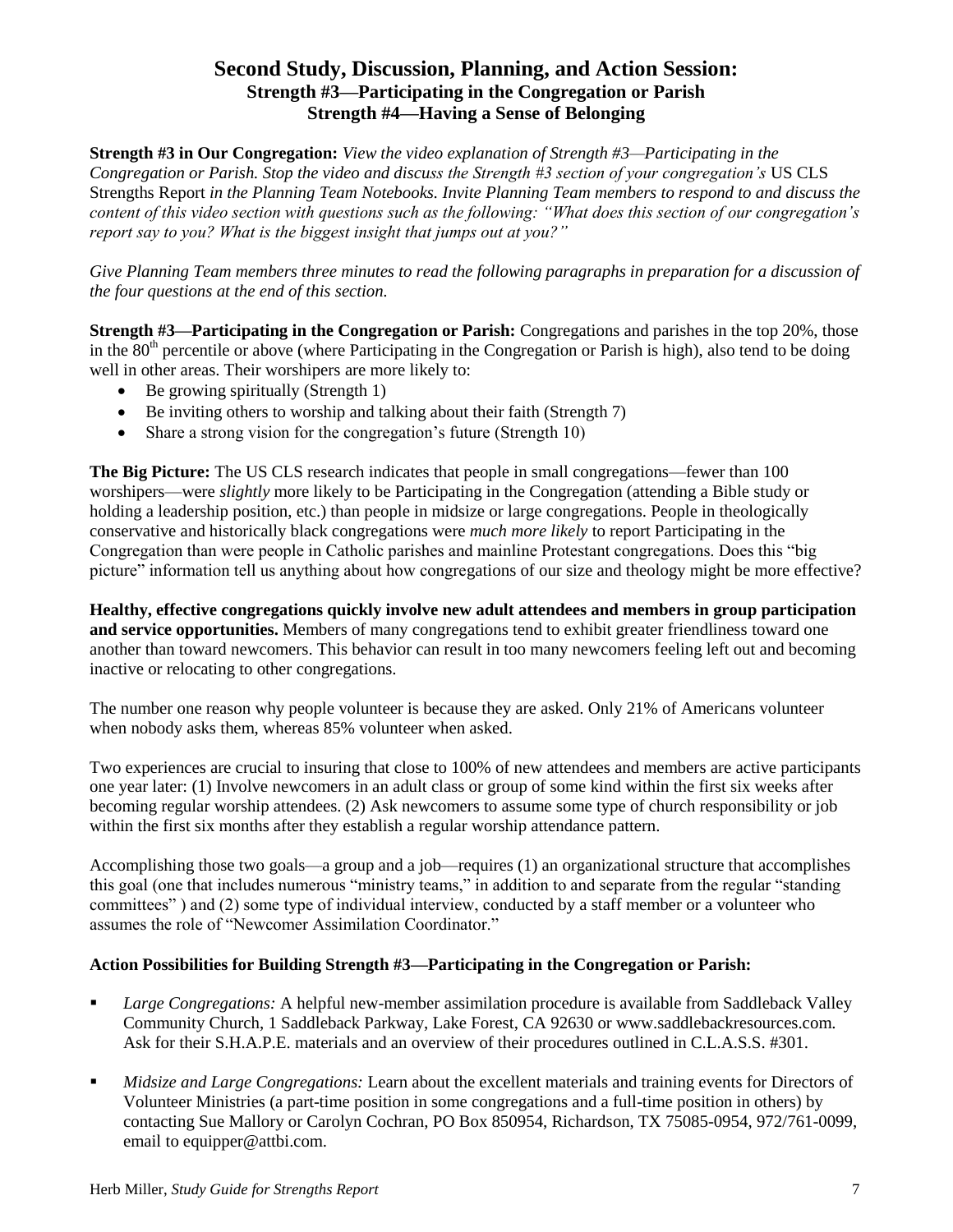*Congregations of All Sizes:* To enhance Strength #3, see the newcomer interview process and Action Possibilities in Strength #4. These are two different strengths. However, effective newcomer interview processes that provide strong communication and accountability links with committees, ministry teams, and fellowship groups accomplish improvements in both Strength #3 and Strength #4.

**Closing Thought:** Most people who worship in a congregation but do not participate in any other manner soon feel they have entered a lonely crowd. Sitting in the bleachers as an observer is fine at ball games. In congregations, it tends to deaden enthusiasm. Most attendees who do not participate vegetate and eventually evacuate.

*Ask Planning Team members to go around the circle four times, taking turns sharing their answers to these four questions:*

- *Do you recall instances where something in the paragraphs above was true in your personal experience and/or in a congregation?*
- *What would you like to add or subtract from these paragraphs?*
- *In what ways does one or more of the ideas in these paragraphs seem true of our congregation?*
- *What actions should our congregation consider?*

**Strength #4 in Our Congregation:** *View the video explanation of Strength #4—Having a Sense of Belonging. Stop the video and discuss the Strength #4 section of your congregation's* US CLS Strengths Report *in the Planning Team Notebooks. Invite Planning Team members to respond to and discuss the content of this video section with questions such as the following: "What does this section of our congregation's report say to you? What is the biggest insight that jumps out at you?"* 

*Give Planning Team members three minutes to read the following paragraph in preparation for a discussion of the four questions at the end of this section.*

**Strength #4—Having a Sense of Belonging:** Congregations and parishes in the top 20%, those in the 80<sup>th</sup> percentile or above (where Having a Sense of Belonging is high), also tend to be doing well in other areas. Their worshipers are more likely to:

- Be growing spiritually (Strength 1)
- Share a strong vision for the congregation's future (Strength 10)

**The Big Picture:** The US CLS research indicates that people in small congregations—fewer than 100 worshipers—were *slightly* more likely to report Having a Sense of Belonging than people in midsize or large congregations. People in theologically conservative and historically black congregations were *much more likely* to report Having a Sense of Belonging than were people in Catholic parishes and mainline Protestant congregations. Congregations with more young adults were also more likely to report strength in Having a Sense of Belonging, probably indicating that a sense of "home" is particularly important to younger adults. Does this "big picture" information tell us anything about how congregations of our size and theology might be more effective?

**Healthy, effective congregations build experience-bridges by which new attendees and members quickly bond to new friends, groups, and service opportunities**. Critics accuse some congregations of attracting crowds of new people who "go out the back door" soon after arriving. More often, new attendees who drift out the back door to inactivity *never got in the front door*.

Congregations in which most newcomers become (a) highly committed participants who do not drift out the back door and (b) report themselves as Growing Spiritually do not focus on shutting the congregational back door. They build bridges so newcomers get fully in the front door.

Congregations with effective assimilation bridges gain 90 or more *active* participants per 100 new members, instead of only 40 to 70 *active* participants per 100 new members.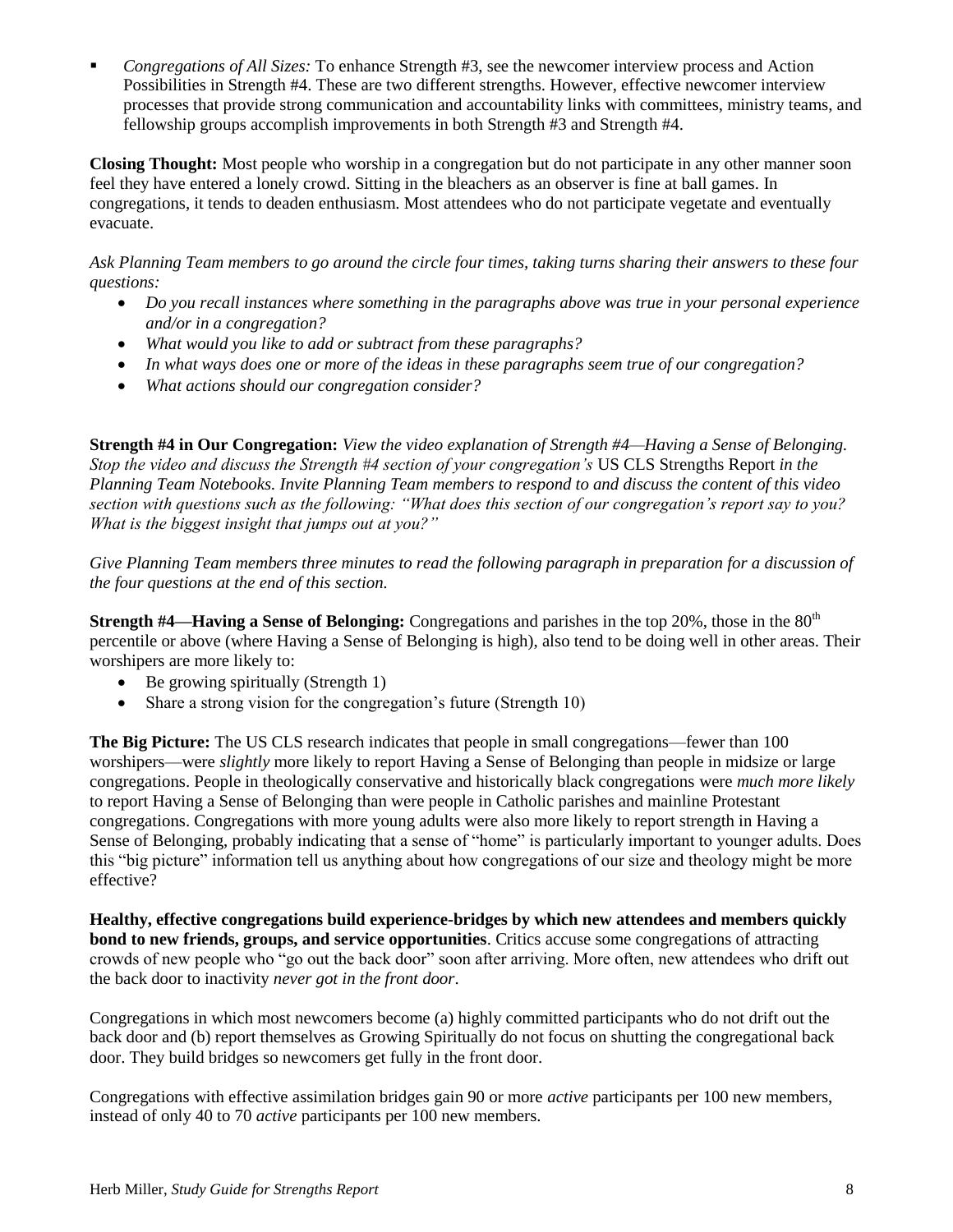Assimilation-effective congregations build four kinds of newcomer bridges:

- 1. Bridges to group involvement that give newcomers the sense of inclusion that helps them to feel loved and give them the opportunity to express love to others.
- 2. Bridges to friendships that give newcomers feelings of acceptance and self-esteem.
- 3. Bridges to service or leadership roles and responsibilities that give newcomers a sense of purpose, meaning, and positive self-identity.
- 4. Bridges to spiritual growth experiences that give newcomers life-strengthening values.

These four bridges meet universal psycho-social-spiritual needs that help people become (a) highly committed to congregational involvement and (b) spiritually-growing participants. The four bridges to effective assimilation are like a box with four sides. Remove one or more of the sides and the contents of the box do not stay inside.

**Six Crucial Questions:** Congregations with effective assimilation procedures can say "yes" to six questions:

- 1. Do we have an intentional system that helps all new attendees and members become involved in a group within six weeks?
- 2. Do we provide the opportunity for all new attendees and members to develop five to seven new friends within the first six months?
- 3. Do we have an intentional system that involves all new attendees and members in a role or responsibility within the first six months?
- 4. Do we have a large number of entry-level places of service?
- 5. Do we have an attitude of openness to the idea of beginning the kinds of new ministries each year in which new members want to be involved?
- 6. Do we provide several kinds of opportunities for personal spiritual growth that help new attendees and members experience a life-transforming connection with God?

Churches that effectively answer questions 3, 4, and 5 establish some type of newcomer placement system. That system compensates for the fact that most newcomers have (a) between zero and few natural social connections in this congregation and (b) no way to experience the comradeship and Sense of Belonging derived from working together on important service goals with long-time members.

# **Action Possibilities for Building Strength #4—Having a Sense of Belonging:**

 Many small and midsize congregations appoint an unpaid, newcomer-assimilation coordinator. He or she is responsible for conducting an oral interview with all new attendees and members in order to fill out a "Talent and Interest Inventory." In larger congregations, a quarter-time or a half-time lay staff person works best. Warning: Do not substitute a mailed form for a personal interview. The interview has at least 10 times the value of a printed and mailed Talent and Interest Inventory. You get about 10% of them back when you mail them, and the information has little value; you get 100% of them back when you conduct personal interviews and obtain much information people would not have written on paper.

*Overview of this interview process:* Make an appointment to visit the home of newcomers who have regularly attended worship for two to three months. Take along a newcomer packet, which contains various items to help get people acquainted with the congregation. Begin by saying something like, "We interview everyone who establishes a regular attendance pattern."

After explaining the contents of the newcomer packet, the interviewer says something like this: To address the fear that some newcomer transfers from other congregations in which they were burned out with too many responsibilities, begin by saying, "We try to avoid working anyone to death in our congregation," then add, "but we know that everyone God sends to us has special talents and abilities that allow them to serve God in a special way. May I ask you a few questions about your experiences and interests?"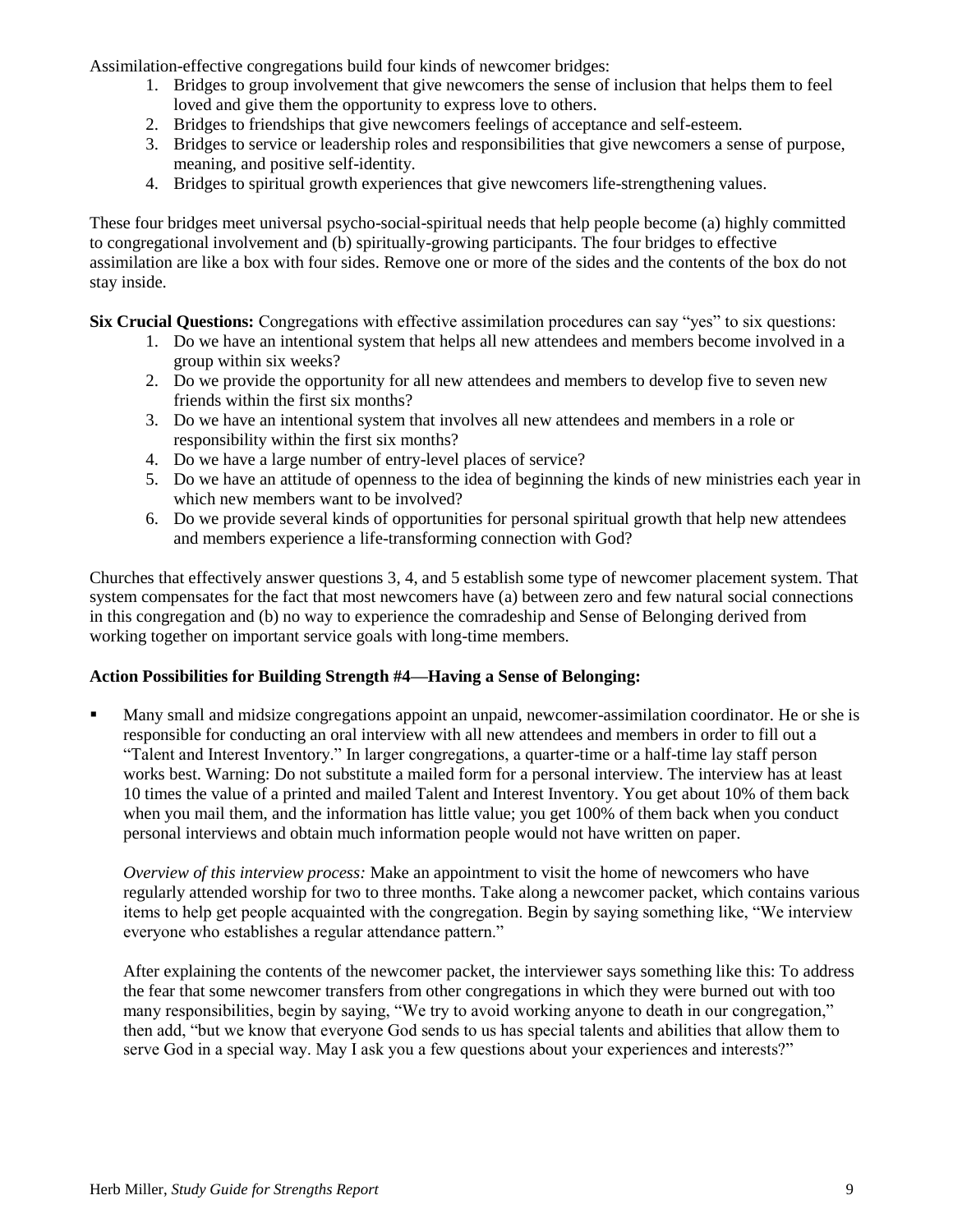Newcomers respond affirmatively. They obviously feel positive about your congregation. They have become regular attendees. The interviewer uses a form on which he or she writes notes. The questions are oral, developed from glancing down the sheet at various categories that each congregation personalizes to match its programs and activities. Examples: "Have you ever sung in a choir? Do you play the organ or the piano? Do you play other musical instruments? Have you ever taught a class?"

Other kinds of questions that facilitate helpful interviews with new members and attendees:

- How did you first hear about our congregation?
- What are some of the reasons you decided to begin attending regularly?
- Have you been involved with other congregations before coming here?
- What are some of the ways you think our congregation can be helpful in strengthening your spiritual growth?
- Are you involved in one of our religious education classes?
- What are some skills or knowledge that you have enjoyed using in other congregations?
- What are some things you've never been involved in but think you might find meaningful?
- What are some things you hope we will never ask you to do?
- At what times and where do you prefer receiving telephone calls?
- Do you prefer your mailings to come to your home or somewhere else?
- Do you have any specific questions about the congregation or its ministries?

The interviewer obtains information that would have taken years to learn. Based on that information, the interviewer telephones the appropriate congregational ministry leaders; adult, youth, and elementary class leaders; small-group leaders; and committee chairpersons to engage them in the bridge-building process that helps newcomers feel they are a genuine part of the congregation.

 Find more extensive details of why and how to institute a newcomer interview process in the 19-page resource titled *How to Build Assimilation Bridges for New Members/Attendees*. [Available FREE to congregations that use the U.S. Congregational Life Survey process: Obtain this volume of *Nuggets* in the complete packet of detailed, how-to-do-it items authored by Herb Miller. Order the complete package by calling 1-888-728-7228, Ext. 2040, or emailing your congregation's name and *mailing address* to [USCongregations@pcusa.org.](mailto:USCongregations@ctr.pcusa.org) Request *Herb Miller's Nuggets*; only one order per congregation, please.]

**Closing Thought:** Loneliness and feeling disconnected is epidemic in American culture. A city planner says we must find ways to create within the urban environment a sense of belonging. In every type of community suburban, small town, and rural—congregations operating at maximum health and effectiveness organize in ways that meet that need in *every* newcomer.

#### *Ask Planning Team members to go around the circle four times, taking turns sharing their answers to these four questions:*

- *Do you recall instances where something in the paragraphs above was true in your personal experience and/or in a congregation?*
- *What would you like to add or subtract from these paragraphs?*
- *In what ways does one or more of the ideas in these paragraphs seem true of our congregation?*
- *What actions should our congregation consider?*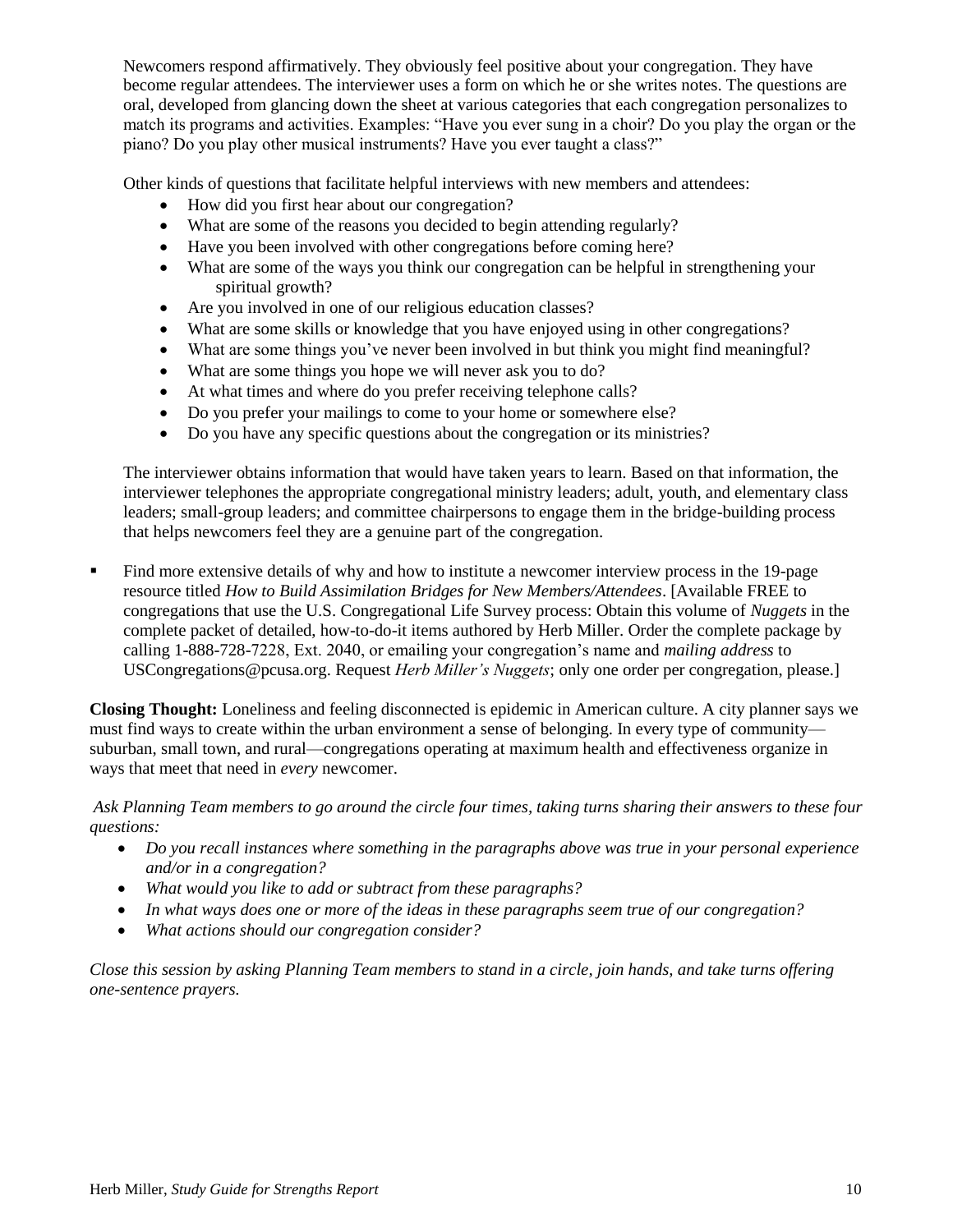# **Third Study, Discussion, Planning, and Action Session Strength #5—Caring for Young People**

**Strength #5 in Our Congregation:** *View the video explanation of Strength #5—Caring for Young People. Discuss the Strength #5 section of your congregation's* US CLS Strengths Report *in the Planning Team Notebooks. Invite Planning Team members to respond to and discuss the content of this video section with questions such as the following: "What does this section of our congregation's report say to you? What is the biggest insight that jumps out at you?"* 

*Give Planning Team members three minutes to read the following paragraphs, in preparation for a discussion of the four questions at the end of this section.*

**Strength #5—Caring for Young People:** Congregations and parishes in the top 20%, those in the 80<sup>th</sup> percentile or above (where Caring for Young People is high), also tend to be doing well in other areas. Their worshipers are more likely to:

- $\bullet$  Be growing spiritually (Strength 1)
- Share a strong vision for the congregation's future (Strength 10)

**The Big Picture:** The US CLS research indicates that people in midsize congregations—100 to 350 in average worship attendance—were *slightly* more likely to report strength in Caring for Young People than people in small or large congregations. People in theologically conservative and historically black congregations were *slightly* more likely to report strength in Caring for Young People than were people in Catholic parishes and mainline Protestant congregations. Congregations with more young adults were also more likely to report strength in Caring for Young People. Does this "big picture" information tell us anything about how congregations of our size and theology might be more effective?

**Healthy, effective congregations have vital children and youth classes and groups.** The purpose of children's classes and youth groups is not to grow larger churches or to meet parental preferences. *The mission of children and youth classes and groups is to help the largest possible number of children and youth make a life-changing connection with God and grow spiritually in that relationship.*

Yet, because most congregation-attending parents want strong children's classes and youth programs, congregations tend to prosper when they provide such groups. Congregations that fail to provide such groups damage their present effectiveness and amputate their futures. (The chief exception to this rule is churches in retirement communities that restrict property ownership to senior adults.)

Strong children's classes and youth groups that magnetically attract and spiritually nurture youth do not happen by accident. Like every other facet of healthy, effective churches, a composite of several factors makes that possible. Motivated, knowledgeable adult teachers and sponsors are the drive-shaft in that vehicle. Strong children's classes and youth groups happen when capable adults (a) understand the foundational principles that underlie all effective children's classes and youth groups and (b) apply those principles with methods that fit their congregation's size and cultural circumstances.

# **Action Possibilities for Building Strength #5—Caring for Young People:**

- The national offices of most denominations and faith families publish study/discussion resources designed to strengthen the quality of children's classes and youth groups. Several large congregations across the country provide a wide variety of workshops on these topics each year. The mail brings congregations numerous such opportunities each year. Pick one that seems to fit your needs and send youth sponsors and religious education leaders.
- Contact organizations such as (a) Group Publishing, PO Box 366, Loveland, CO 80539-9913, 1-800-447-1070, www.grouppublishing.com and (b) Youth Specialties, ChurchSource, PO Box 668, Holmes, PA 19043-0668, 1-800-776-8008, www.zondervanchurchsource.com. Their resources and monthly magazines for youth ministers/sponsors provide effective programming ideas for contemporary youth.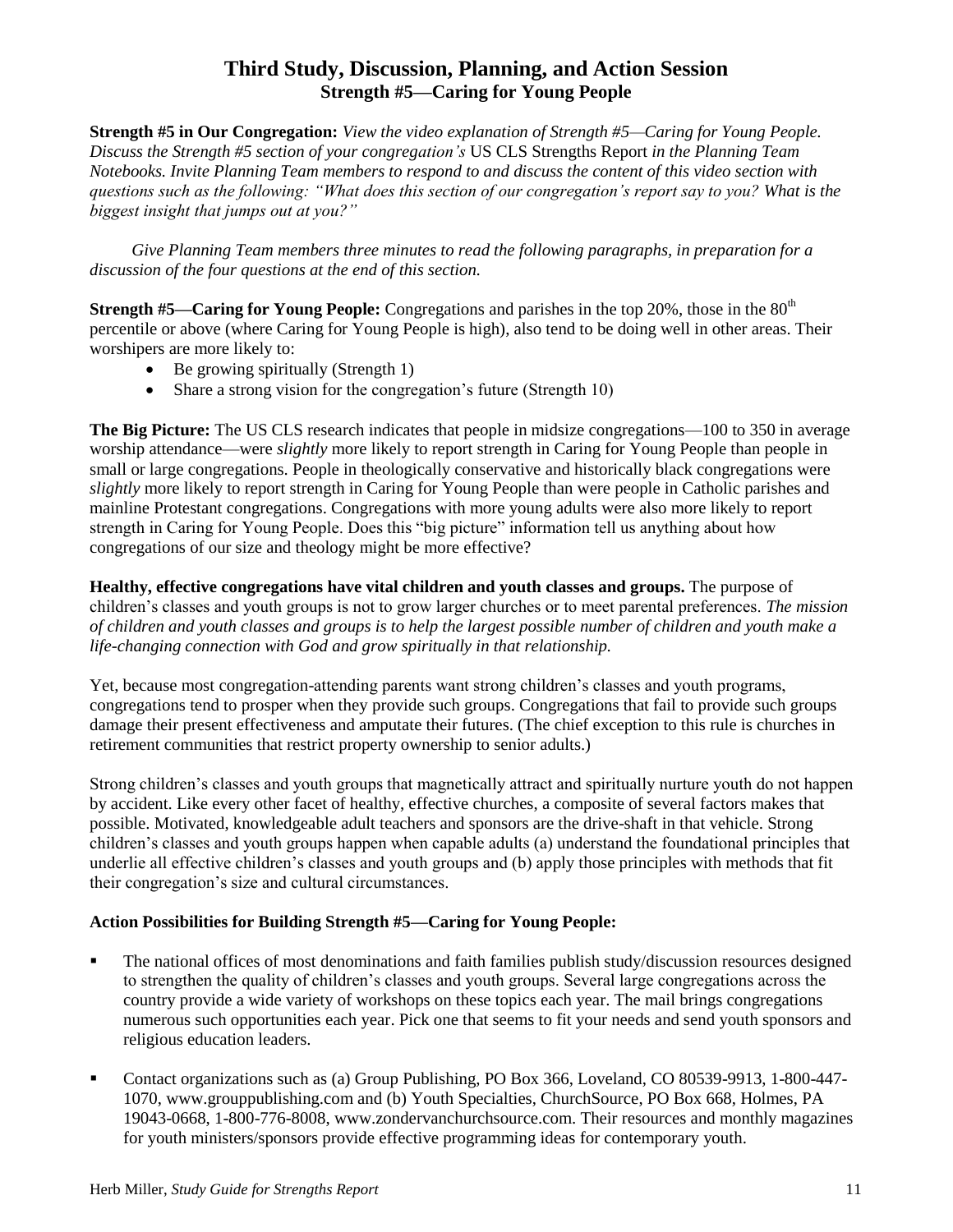- Ask youth leaders to study the 19-page resource titled *How to Grow Strong Youth Groups*, which provides ideas for small, midsize, and large youth groups. [Available FREE to congregations that use the U.S. Congregational Life Survey process: Obtain this volume of *Nuggets* in the complete packet of detailed, how-to-do-it items authored by Herb Miller. Order the complete package by calling 1-888-728-7228, Ext. 2040, or emailing your congregation's name and *mailing address* t[o USCongregations@pcusa.org.](mailto:USCongregations@ctr.pcusa.org) Request *Herb Miller's Nuggets*; only one order per congregation, please.]
- Ask education and children's class leaders to study the detailed, how-to-do-it suggestions in the 19-page resource titled *How to Increase Children and Youth Sunday School Attendance* [Available FREE to congregations that use the U.S. Congregational Life Survey process: Obtain this volume of *Nuggets* in the complete packet of detailed, how-to-do-it items authored by Herb Miller. Order the complete package by calling 1-888-728-7228, Ext. 2040, or emailing your congregation's name and *mailing address* to [USCongregations@pcusa.org.](mailto:USCongregations@ctr.pcusa.org) Request *Herb Miller's Nuggets*; only one order per congregation, please.]
- Congregations with zero or almost no children in their sixth-grade and younger religious education classes: Use the method in the "Reinventing the Sunday School in Childless Churches" section of the above-noted, 19-page resource titled *How to Increase Children and Youth Sunday School Attendance*. Other congregations use this timeline and system to infuse their elementary classes with new attendees and increase outreach to young families.
- In many congregations, raising expectations of adult members regarding teaching is crucial to strengthening elementary classes. Develop a climate that expresses the following: (1) No one takes early retirement from transmitting the Faith to the next generation. (2) Everyone plays a role in transmitting the Faith, not just parents with small children. (3) Instead of one teacher, a four-to-seven-person team works together in each elementary class. Study the how-to-do-it section on "Teacher Teams" in the above-noted, 19-page resource titled *How to Increase Children and Youth Sunday School Attendance*. Not to be confused with an older, very different model called team teaching, the Teacher Team concept simultaneously provides sufficient teachers and assimilates new adult church attendees in a positive way.
- The "Workshop Rotation Model" delivers quality education in elementary classes—with fewer teachers and less preparation time than traditional models. Download information from [www.rotation.org.](http://www.rotation.org/) Curriculum for the Rotation Model titled "PowerXpress," is available at www.cokesbury.com.

**Closing Thought:** "The vast majority of older American adolescents display positive regard, not negative hostility toward or disaffection from organized religion. "*The minority of older adolescents in America who do appear to be hostile to or estranged from organized religion has not grown (or declined) in recent decades.*" [Christian Smith, Robert Faris, Melinda Lundquist Denton, and Mark Regnerus, "Mapping American Adolescent Subjective Religiosity and Attitudes of Alienation Toward Religion: A Research Report," pp. 111- 133, *Sociology of Religion*, Spring 2003]

- Leaders in small and/or less effective congregations often remark, "Youth today are just not interested in youth groups."
- Leaders in beyond-the-ordinary congregations refuse to believe that myth. Those leaders also know that the parents of teenagers are magnetically attracted to congregations that "have a really strong youth program." Therefore, they provide (a) the spiritual-growth programs and (b) the strong vision for the congregation's future that usually accompanies this Caring for Young People strength.

*Ask Planning Team members to go around the circle four times, taking turns sharing their answers to these four questions:*

- *Do you recall instances where something in the paragraphs above was true in your personal experience and/or in a congregation?*
- *What would you like to add or subtract from these paragraphs?*
- *In what ways does one or more of the ideas in these paragraphs seem true of our congregation?*
- *What actions should our congregation consider?*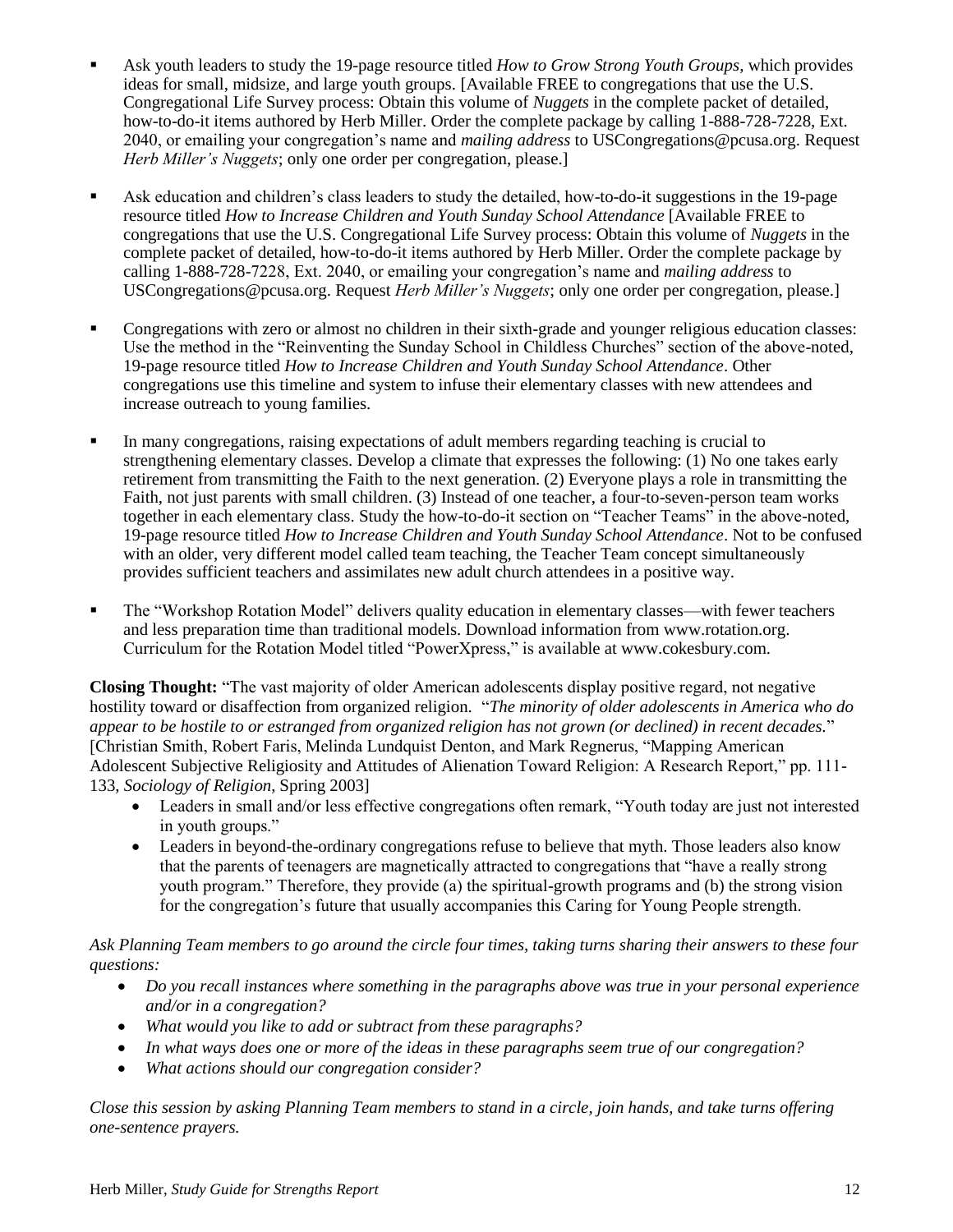# **Fourth Study, Discussion, Planning, and Action Session: Strength #6—Focusing on the Community and Strength #7—Sharing Faith**

**Strength #6 in Our Congregation:** *View the video explanation of Strength #6—Focusing on the Community. Discuss the Strength #6 section of your congregation's* US CLS Strengths Report *in the Planning Team Notebooks. Invite Planning Team members to respond to and discuss the content of this video section with questions such as the following: "What does this section of our congregation's report say to you? What is the biggest insight that jumps out at you?"* 

*Give Planning Team members three minutes to read the following paragraphs in preparation for a discussion of the four questions at the end of this section.*

**Strength #6—Focusing on the Community:** Congregations and parishes in the top 20%, those in the 80<sup>th</sup> percentile or above (where Focusing on the Community is high), also tend to be doing well in other areas. Their worshipers are more likely to:

- Have a strong sense of belonging to the congregation (Strength 4)
- Have empowering congregational leaders (Strength 9)

**The Big Picture:** The US CLS research indicates that people in midsize congregations—100 to 350 in average worship attendance—were *slightly* more likely to report strength in Focusing on the Community (everything from being involved in community service to voting and making charitable contributions) than were people in small or large congregations. People in theologically conservative and historically black congregations were *slightly* less likely to report strength in Focusing on the Community than were people in Catholic parishes and mainline Protestant congregations. Congregations with older median-age members were also more likely to report strength in Focusing on the Community. Does this "big picture" information tell us anything about how congregations of our size and theology might be more effective?

**Healthy, effective congregations involve attendees in community service, benevolence, and world missions that accomplish the spiritually-driven injunction to "love your neighbor" taught by Christianity and most other faith families across the world.** For example, in Luke 10, Jesus defines "neighbors" as people we do not personally know, not merely people with whom we are acquainted. Healthy, effective congregations continually look for needs other congregations and community organizations are not meeting, and consider whether they should play a role in addressing these needs.

# **Action Possibilities for Building Strength #6—Focusing on the Community:**

 *Most communities need a variety of childcare programs.* Congregations can usually provide these services on a financially break-even basis. From the following list, select the one you think makes the most sense to begin with. Add another program the second year. (a) Mothers' Day Out program. (b) Preschool program. (c) Daycare ministry. (d) A Montessori education unit for children. (e) After-school Latch-Key ministry. (f) Parents' Night Out on Friday or Saturday from 6:00 p.m. to 11:00 p.m. that provides childcare. (g) In small towns, a Home Game Childcare program and/or a Fifth Quarter, after-the-game gathering for youth. (h) In small towns, Wednesday, after-school children's ministries such as "Kid's Club" are quite effective. The format includes recreation, crafts, study, worship, and food.

To be long-term effective, the above-listed children's ministries should charge a small fee that covers staffing expenses. Such projects quickly crash and burn if they rely on volunteer staffing. Most of the above-listed programs do *not* require additional liability insurance. Nor are most of these programs regulated and licensed by state laws with regard to staffing, facility construction, etc. The exceptions usually include daycare, preschool, and Montessori programs.

Weekday childcare services of various kinds need a governance structure that provides personnel guidance and ensures continuing financial stability. Three different models of governance structures are used by congregational childcare ministries across the United States. The pros and cons of each model are outlined on pages 78-97 of *Starting a Nonprofit in Your Church* by Joy Skjegstad (Bethesda, MD: The Alban Institute, 2003).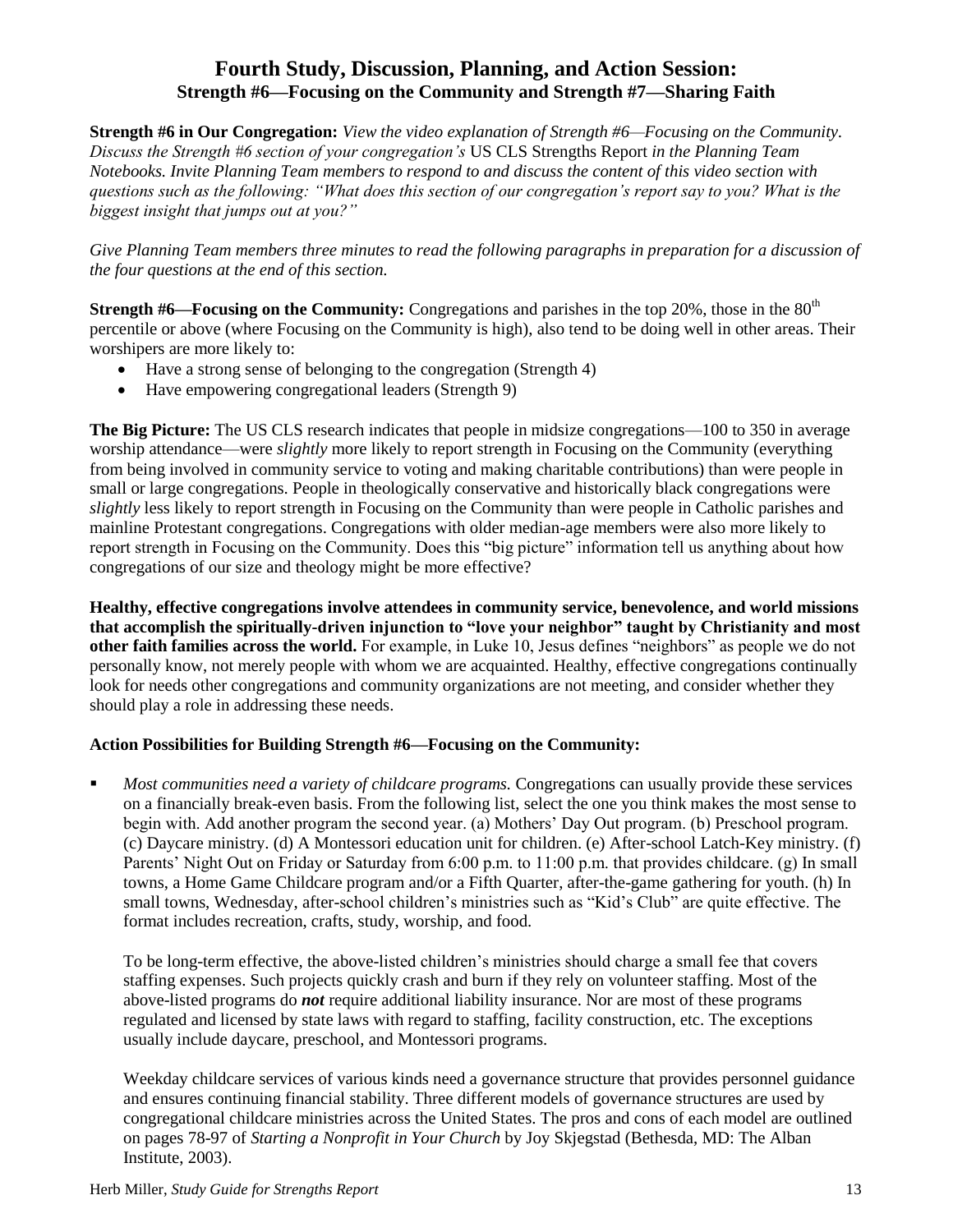- *Identifying other community service needs:* Use the step-by-step process and resources in *Handbook for Urban Church Ministries and All Who Reach Out With Their Neighbors*, edited by Phil Thom and Sally A. Johnson (Chicago: Metro Mission), Covenant Bookstore, 3200 West Foster Avenue, Chicago, IL 60625 or from the Urban Ministries Office of the Presbyterian Church (U.S.A.), 1-888-728-7228 ext. 5845.
- *Another way to identify top community needs:* Study the following list.

*Ministry with Young Adults, Age 20-34:* Takes two avenues—single and married young adults. Examples: recreation, premarital counseling, marital-adjustment counseling, singles retreats, campus ministry, daycare, mothers' morning out, parenting classes, single-parent support groups, crisis-pregnancy counseling, AIDS ministry, university student or correctional institution chaplain ministries.

*Middle Adults, Age 35-59:* How to deal with job loss, disabling injury, death of the primary wage earner, and divorce; opportunities to participate in meaningful ministries that utilize gifts and talents.

*Older Adults, Age 60-Retirement:* Financial/legal counseling, transportation, reading and/or letter writing services, adult day care, grief support groups, medical/dental clinics, nursing home ministries, and senioradult clubs plus the opportunity to volunteer for church ministries.

*Married Couples with Children:* All types of family ministries, plus preschooler mothers' groups, latch-key programs, parenting seminars, children's mission organizations, and Vacation Bible Schools.

*One-Person Households:* Needs related to peer relationships, finances, care of older parents, loneliness, feelings of rejection, grief-support groups, day care, Big Brother/Sister programs, divorce recovery, food pantries, clothing closets, homeless shelters, craft classes, and senior-adult clubs, plus opportunity to volunteer for worthy ministry projects.

*College Graduates/Some College:* Personal, career, and family counseling plus opportunities to serve others through traditional church programs, providing housing for homeless people, literacy training, and refugee resettlement.

*High School/Less than High School:* Tutoring for children, literacy training, and high-school equivalency training.

*Racial Groups:* Immigrants may need language classes. Economically disadvantaged groups require the full range of community and family ministries listed in previous and subsequent categories.

*Mobile Home, Trailer, and Other Housing Units:* These people often respond best to on-site ministries such as social activities, counseling, assistance with material needs, and activities for children, plus the range of other ministries.

*Low-Income People, \$0-\$14,999 Per Year:* Ministries in already-listed categories, plus literacy training, job-referral services, substance-abuse treatment, transportation, legal advocacy, and leadership development, plus coordination of ministries with those provided by other churches and social service agencies.

*High-Income Households, \$50,000 or More Annually:* Ministries that focus on intellectual stimulation, developing community, finding meaning and fulfillment in life, and professional counseling, plus opportunities to use personal gifts and resources in ministry.

[This list was adapted by permission from *Research Report,* North American Mission Board, Southern Baptist Convention, Strategic Planning Support Team, Phil Jones, Director.]

 *Specific Examples of Hands-On Ministries:* (1) Habitat for Humanity. (2) "Backyard Mission" is a systematic process through which teams of people in churches provide free home repair for needy people. For information, contact LakeRidge United Methodist Church, Lubbock, Texas; www.backyardmission.org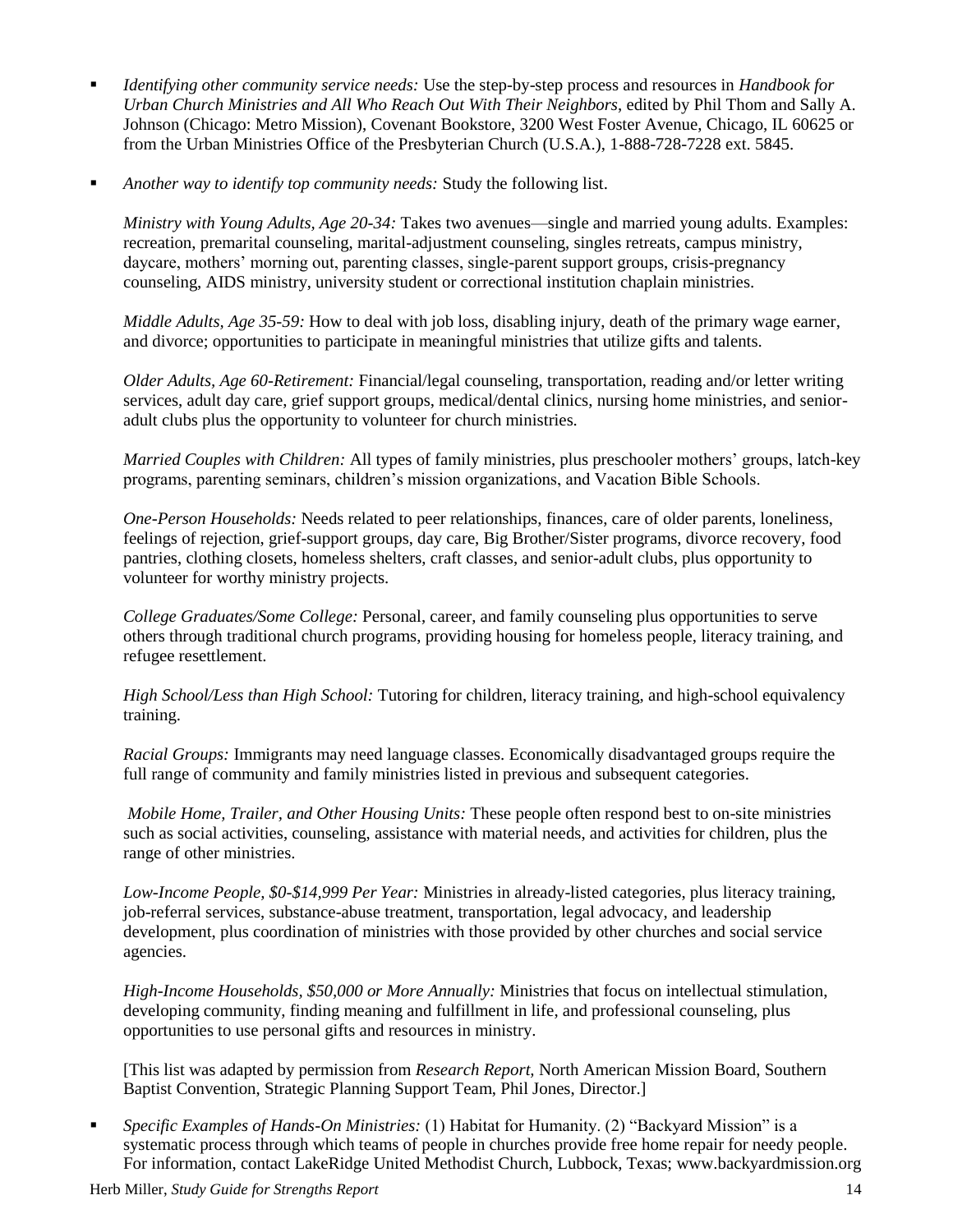or Fax 1-806-794-2266. (3) In the "Wheelchair Ramp Outreach Program," church member teams build wheelchair ramps for needy people. For information, contact First United Methodist Church, Slidell, Louisiana; Phone 1-504-643-6437 or Fax 1-504-643-6439. Team members visit churches across the country free of charge, provide training, and help the new group's members construct their first wheelchair ramp. (4) Many communities have volunteer organizations that organize, train, and deploy congregation members to tutor at-risk, elementary students in learning to read. The following statistics make literacy ministry's value more obvious: 85 percent of unwed mothers are illiterate; 70 percent of Americans arrested are illiterate. [*USA Today* "USA TODAY Snapshots," 11-29-00]

 *"Faith-based" community service endeavors set up as nonprofit entities connected with congregations* are increasingly common across the United States. Such a structure allows a congregation to obtain funding through foundation grants, donations from interested people and corporations in the community, and in some cases the federal government. Everything a congregation needs to know about how to set up such a nonprofit entity is found in the excellent book *Starting a Nonprofit in Your Church* by Joy Skjegstad (Bethesda, MD: The Alban Institute, 2003; www.Alban.org).

**Closing Thought:** Theologically speaking, selfishness is alien to the nature of effective congregations. Pragmatically speaking, congregations that begin living only for themselves are starting a trip toward dysfunction. They eventually die of spiritual asphyxiation because they lack the life-giving oxygen of extroverted love.

*Ask Planning Team members to go around the circle four times, taking turns sharing their answers to these four questions:*

- *Do you recall instances where something in the paragraphs above was true in your personal experience and/or in a congregation?*
- *What would you like to add or subtract from these paragraphs?*
- *In what ways does one or more of the ideas in these paragraphs seem true of our congregation?*
- *What actions should our congregation consider?*

**Strength #7 in Our Congregation:** *View the video explanation of Strength #7—Sharing Faith. Discuss the Strength #7 section of your congregation's* US CLS Strengths Report *in the Planning Team Notebooks. Invite Planning Team members to respond to and discuss the content of this video section with questions such as the following: "What does this section of our congregation's report say to you? What is the biggest insight that jumps out at you?"* 

*Give Planning Team members three minutes to read the following paragraphs in preparation for a discussion of the four questions at the end of this section.*

**Strength #7—Sharing Faith:** Congregations and parishes in the top 20%, those in the 80<sup>th</sup> percentile or above (where Sharing Faith is high), also tend to be doing well in other areas. Their worshipers are more likely to:

- Participate in congregational activities (Strength 3)
- Have a strong sense of belonging to the congregation (Strength 4)
- Have empowering congregational leaders (Strength 9)
- Have begun attending the congregation in the last five years (Strength 8)

**The Big Picture:** The US CLS research indicates that people in small congregations—fewer than 100 worshipers—were *considerably* more likely to report strength in Sharing Faith (talking to others about their faith, inviting people to worship, and reaching out to those with no connection to any congregation) than were people in midsize or large congregations. However, people in theologically conservative and historically black congregations were *much more likely* to report strength in Sharing Faith than were people in Catholic parishes and mainline Protestant congregations. Does this "big picture" information tell us anything about how congregations of our size and theology might be more effective?

**Healthy, effective congregations involve attendees and members in faith sharing, inviting others to worship, and hospitality.** Congregations, when they live up to their true nature, are magnetic. Two examples from the Christian Faith: Jesus said, "Go . . . make disciples." (Matthew 28:19). "So the churches were strengthened in the faith and increased in numbers daily" (Acts 16:5). A congregation's effectiveness in helping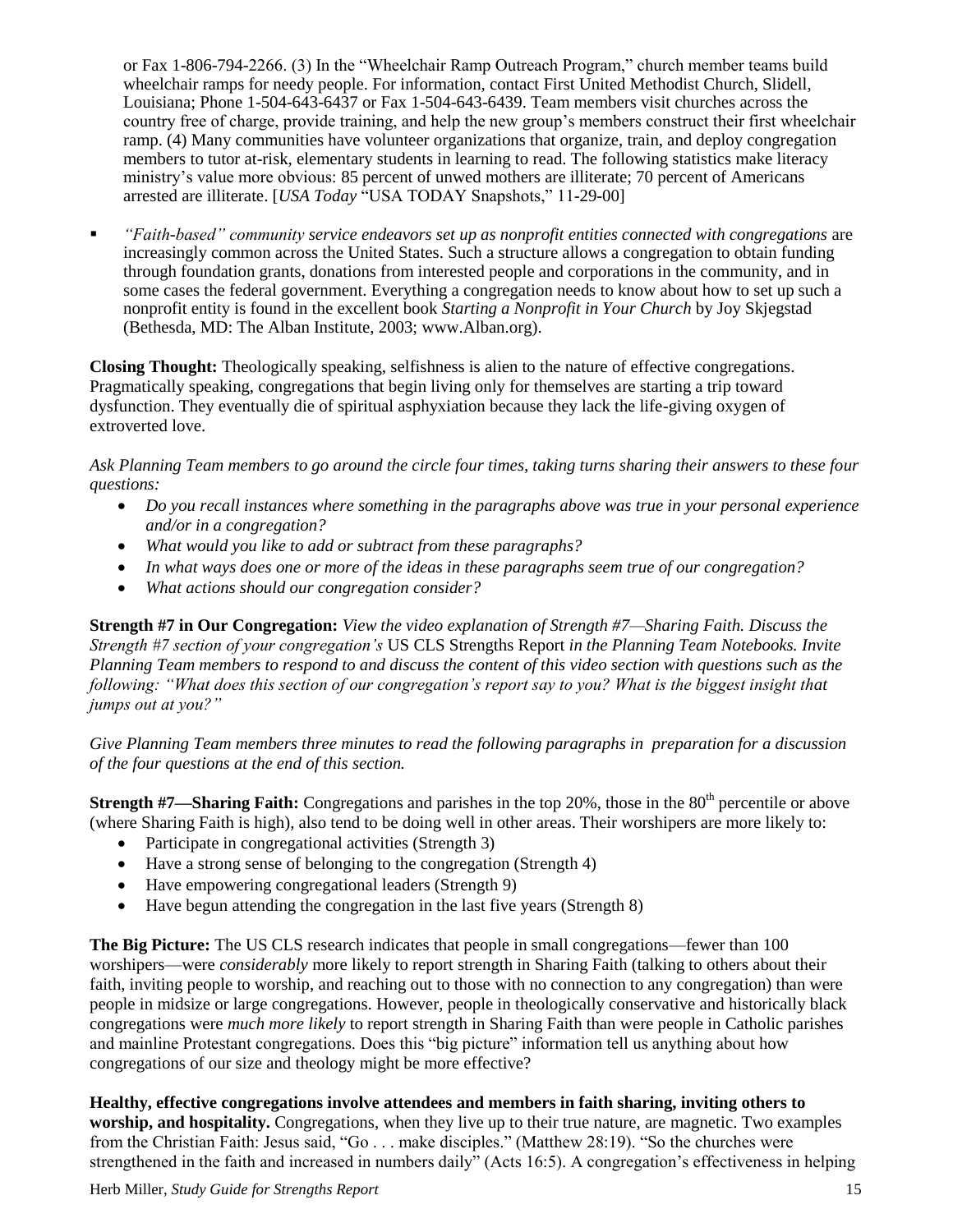people connect with God happens through a complex mixture of numerous factors. Especially powerful is the convergence of three major influences: (1) what God does by the Spirit's interaction with the flow of each individual's life, circumstances, and needs; (2) what congregations do to help meet the spiritual, psychological, emotional, and relational needs of individuals; and (3) what individual members do to influence acquaintances, friends, and relatives toward a relationship with God.

# **Action Possibilities for Building Strength #7—Sharing Faith:**

- The national offices of most denominations and faith families suggest a wide variety of faith-sharing study/discussion resources and action possibilities. Parachurch organizations and large congregations across the country provide numerous faith-sharing workshops each year.
- Fine-tune methods of contacting first-time worship guests. A description of, the rationale behind, and training for this procedure are found in the 22-page resource titled *How to Transform Worship Visitors into Regular Attendees.* [Available FREE to congregations that use the U.S. Congregational Life Survey process: Obtain this volume of *Nuggets* in the complete packet of detailed, how-to-do-it items authored by Herb Miller. Order the complete package by calling 1-888-728-7228, Ext. 2040, or emailing your congregation's name and *mailing address* to [USCongregations@pcusa.org.](mailto:USCongregations@ctr.pcusa.org) Request *Herb Miller's Nuggets*; only one order per congregation, please.]
- Encouraging people toward our congregation's orbit of influence: Congregations use four primary types of activities as the first step in reaching out to people who have not visited their worship services: (a) Personal communications: invitations to friends, relatives, and acquaintances we know (more than 75% of new members visit worship the first time due to an invitation from someone who worships in our congregation); (b) Mass communications, invitations to people we do not know personally; (c) Event marketing, drawing the attention and eventually the involvement of outsiders through invitations to specific worship services or other church functions; and (d) Community service activities that both minister to hurting people and attract worship visitors. For numerous ways to accomplish those four reach-out methods, consult the 22-page resource titled *How to Attract First-Time Worship Visitors*. [Available FREE to congregations that use the U.S. Congregational Life Survey process: Obtain this volume of *Nuggets* in the complete packet of detailed, how-to-do-it items authored by Herb Miller. Order the complete package by calling 1-888-728- 7228, Ext. 2040, or emailing your congregation's name and *mailing address* to [USCongregations@pcusa.org.](mailto:USCongregations@ctr.pcusa.org) Request *Herb Miller's Nuggets*; only one order per congregation, please.]

**Closing Thought:** Numerical growth can become ideological idolatry if congregations make that their *only* goal. But leaving reach-out to new people off the congregational priority list is an opposite theological and pragmatic heresy.

#### *Ask Planning Team members to go around the circle four times, taking turns sharing their answers to these four questions:*

- *Do you recall instances where something in the paragraphs above was true in your personal experience and/or in a congregation?*
- *What would you like to add or subtract from these paragraphs?*
- *In what ways does one or more of the ideas in these paragraphs seem true of our congregation?*
- *What actions should our congregation consider?*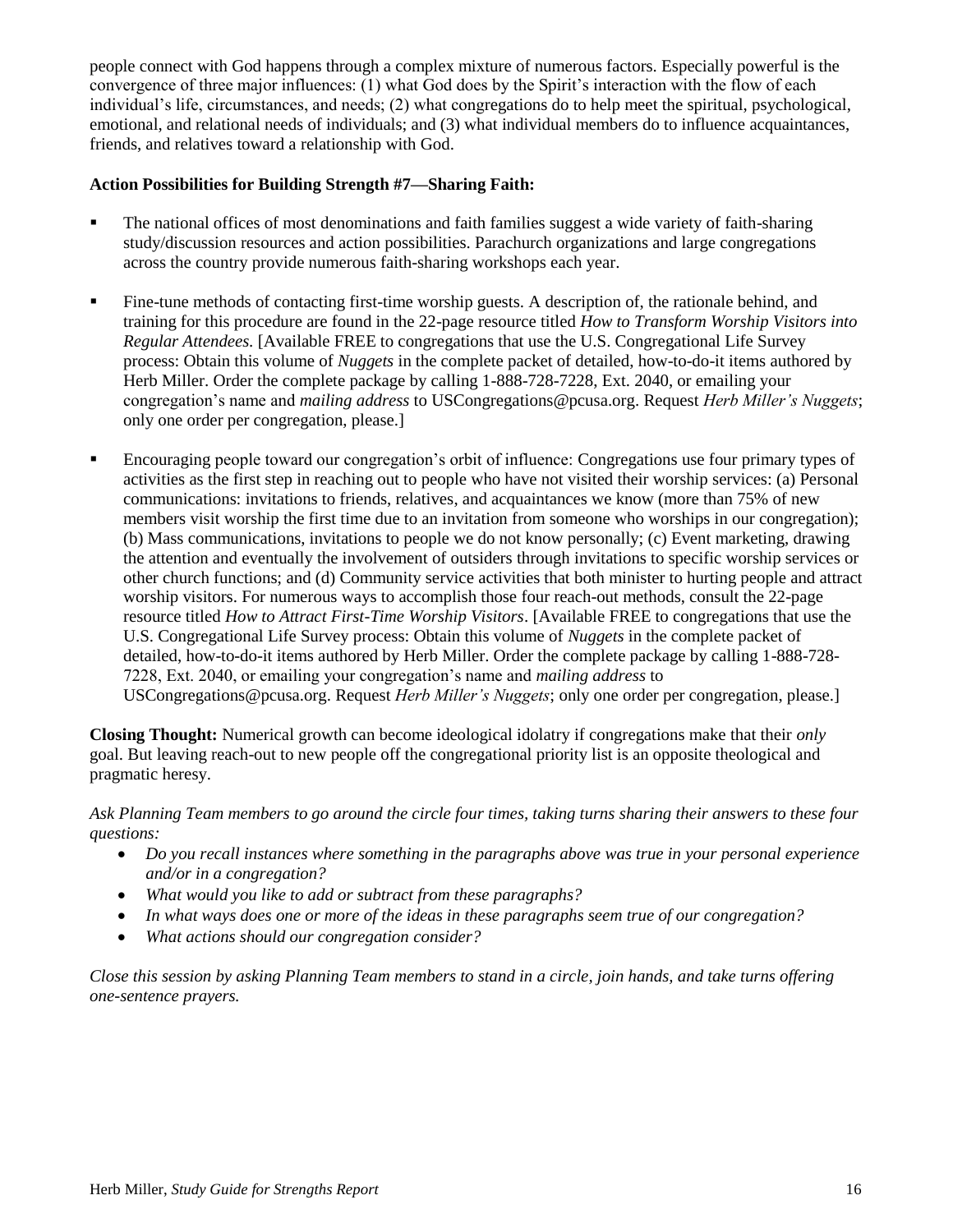# **Fifth Study, Discussion, Planning, and Action Session Strength #8—Welcoming New Worshipers**

**Strength #8 in Our Congregation:** *View the video explanation of Strength #8—Welcoming New Worshipers. Discuss the Strength #8 section of your congregation's* US CLS Strengths Report *in the Planning Team Notebooks. Invite Planning Team members to respond to and discuss the content of this video section with questions such as the following: "What does this section of our congregation's report say to you? What is the biggest insight that jumps out at you?"* 

Give Planning Team members three minutes to read the following paragraphs in preparation for a discussion of *the four questions at the end of this section.*

**Strength #8—Welcoming New Worshipers:** Congregations and parishes in the top 20%, those in the 80<sup>th</sup> percentile or above (where Welcoming New Worshipers is high), also tend to be doing well in other areas. Their worshipers are more likely to:

- Be inviting others to worship and talking about their faith (Strength 7)
- Share a strong vision for the congregation's future (Strength 10)
- Be caring for children and youth participating in the congregation (Strength 5)

**The Big Picture:** The US CLS research indicates that people in small congregations did *about equally well* at Welcoming New Members (as measured by the percentage of worshipers who began attending during the last five years) as did midsize and larger congregations. However, congregations with younger median-age members attracted more new people. Theologically conservative and historically black congregations were *much more likely* to report strength in attracting newcomers than historically black and mainline Protestant congregations and Catholic parishes.

Numerous factors influence the volume and type of new worshipers the congregations experience during the past five years. Examples: Some communities experienced high in-and-out mobility, with lots of people coming and going each year. Catholic parishes tended to draw more transfers from other parishes. Protestant congregations were more likely to experience large numbers of newcomers switching denominations.

None of the four kinds of congregations—mainline Protestants, theologically conservative Protestants, historically black congregations, and Catholic parishes—did better than the others at bringing in people who had not regularly attended worship before.

The strongest predictors for whether congregations grew numerically were (a) doing a good job of caring for children and youth, (b) a high percentage of people participating in small groups and various activities, and (c) a welcoming attitude toward new people.

Does this "big picture" information tell us anything about how congregations of our size and theology might be more effective?

# **Healthy, effective congregations overcome thought barriers that restrict their reach-out abilities.**

Strengthening outreach results requires more than a change in behaviors and methods. Increasing the number of new attendees and members each year also requires several changes in thinking, among which the following are especially important:

 Members in some congregations continuously remind one another of the declining and/or changing community population near their meeting facility. This kind of talk creates a self-fulfilling prophecy that blocks action. A sizeable percentage of growing-membership congregations in the United States serve in a declining or changing population base. Factors other than demographic trends control a congregation's future size.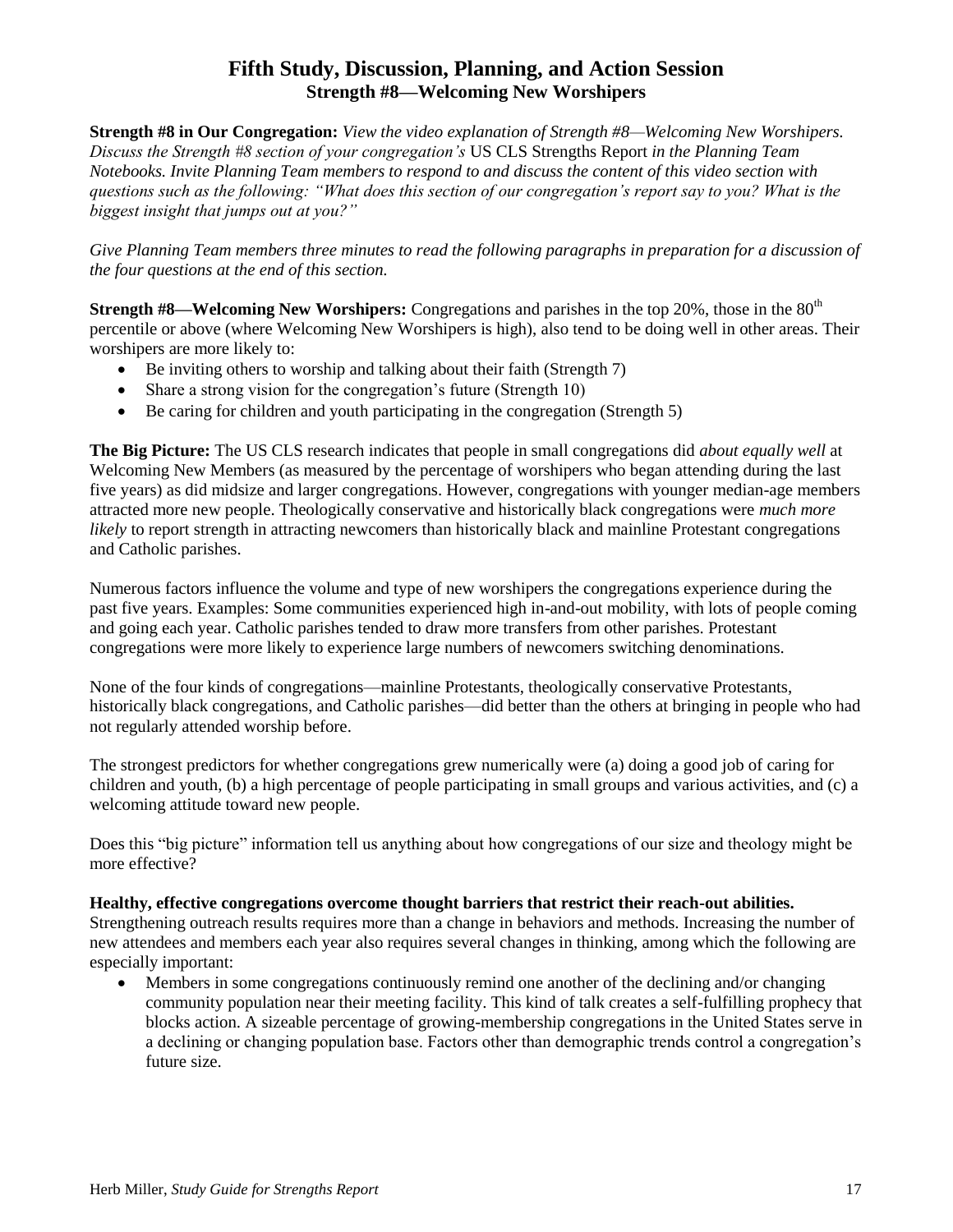*Leaders of numerically growing congregations in every faith family use comprehensive thinking and behavior that summarize in six words—Love God, love people, reach out*. Growing-membership congregations do not engage in the faulty logic of believing that emphasizing one of those three imperatives substitutes for strength in one or both of the other two. Growing congregations believe in all three and take action to intentionally and specifically accomplish them.

#### **Action Possibilities for Building Strength #8—Welcoming New Worshipers:**

- The national offices of most denominations and faith families suggest study/discussion resources designed to strengthen congregational reach-out and hospitality skills. Large congregations across the country provide a wide variety of workshops on these topics each year.
- Use action possibilities found in Strengths  $#1, #3, #5, #7,$  and  $#10$ . Congregations with those strengths usually begin to experience significant increases in the number of new attendees and members.

**Closing Thought:** Old-time cowboys wondered why cow herds so easily spooked and ran with no apparent danger nearby. Current agricultural experts know why. On days with a light wind, cows can smell predators as far away as six miles. Congregation leaders likewise underestimate the uncanny accuracy of newcomers in sensing and responding to non-inclusion signals.

*Ask Planning Team members to go around the circle four times, taking turns sharing their answers to these four questions:*

- *Do you recall instances where something in the paragraphs above was true in your personal experience and/or in a congregation?*
- *What would you like to add or subtract from these paragraphs?*
- *In what ways does one or more of the ideas in these paragraphs seem true of our congregation?*
- *What actions should our congregation consider?*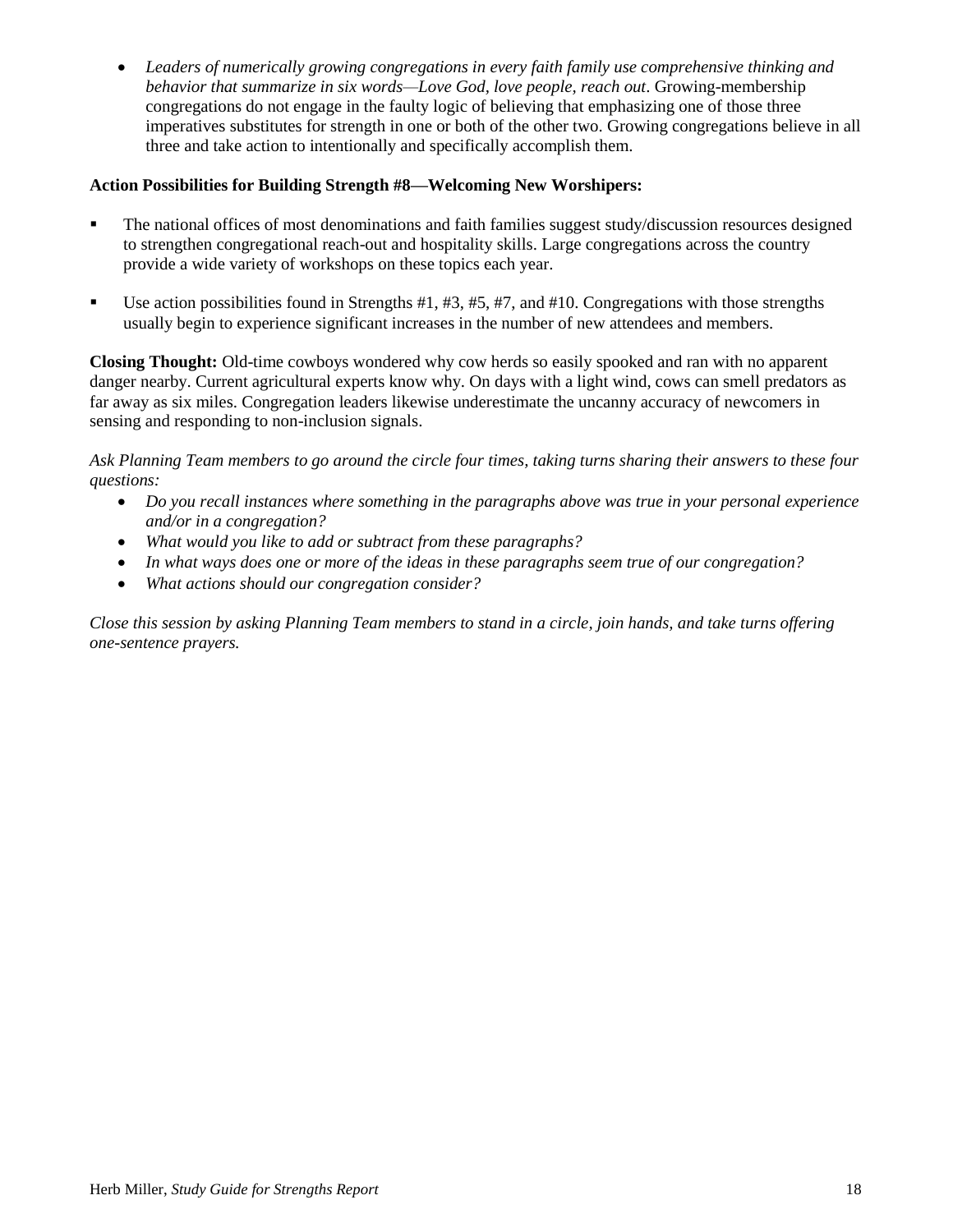# **Sixth Study, Discussion, Planning, and Action Session Strength #9—Empowering Leadership and Strength #10—Looking to the Future**

**Strength #9 in Our Congregation:** *View the video explanation of Strength #9—Empowering Leadership. Discuss the Strength #9 section of your congregation's* US CLS Strengths Report *in the Planning Team Notebooks. Invite Planning Team members to respond to and discuss the content of this video section with questions such as the following: "What does this section of our congregation's report say to you? What is the biggest insight that jumps out at you?"* 

*Give Planning Team members three minutes to read the following paragraphs in preparation for a discussion of the four questions at the end of this section.*

**Strength #9—Empowering Leadership:** Congregations and parishes in the top 20%, those in the 80<sup>th</sup> percentile or above (where Empowering Leadership is high), also tend to be doing well in other areas. Their worshipers are more likely to:

- Experience meaningful worship in the congregation (Strength 2)
- Share a strong vision for the congregation's future (Strength 10)
- $\bullet$  Be involved in the community (Strength 6)

**The Big Picture:** The US CLS research indicates that people in small congregations—fewer than 100 worshipers—were *slightly* more likely to report strength in Empowering Leadership (feel empowered to use their gifts and talents for leadership) than were people in midsize or large congregations. However, people in theologically conservative and historically black congregations were *much more likely* to report strength in Empowering Leadership than were people in Catholic parishes and mainline moderate Protestant congregations. Does this "big picture" information tell us anything about how congregations of our size and theology might be more effective?

**Healthy, effective congregations have organizational systems that involve a high percentage of attendees and members in their various ministries.** By force of habit, many congregations use organizational procedures that successfully involved large numbers of members during the 1950s. During the 2000s era those procedures create (a) a short list of hard-working lay leaders who feel increasingly burned out, (b) a large number of members who "sit in the bleachers and watch," and (c) the feeling that "a small clique runs our church."

Communication systems and organizational structures: Fit a congregation's size and are appropriate to this stage in history increase its health and effectiveness by (1) enlarging the percentage of members/attendees involved in its ministries; (2) increasing the spirit of congregational unity; (3) encouraging the free flow of new ideas and creativity; (4) providing efficient, rapid decision-making in a spirit of participatory democracy; (5) holding conflict to a minimum; and (6) protecting against the two primary kinds of dysfunctional leadership: (a) micromanagement by paid staff or over-controlling laypersons and (b) laissez faire management by paid staff or passive lay leadership.

Inappropriate organizational structures create the opposite of those congregational personality characteristics. Unfortunately, despite the fact that many members and leaders in such congregations think their organizational structure is dysfunctional, they are so addicted to the familiar pattern that they keep doing it "the way we have always done it" instead of changing to a system that works better but with which they are unfamiliar.

# **Action Possibilities for Building Strength #9—Empowering Leadership:**

 Improve the quality and volume of communication among attendees and members by installing a "pastoral telecomputer." This electronic system sends telephone messages to specific lists, such as choir members, governing board members, or the entire membership. Within a few hours, the machine can telephone all of the congregation's members and notify them of a funeral service time, announce a special function, or cancel a church service due to weather conditions. Most such equipment is capable of two-way communication. This allows people that the machine telephones to raise a question or concern, if they wish to do so. Preset to call during appropriate hours of the day or evening, the telecomputer keeps calling until it reaches everyone on the staff member's selected list. The telecomputer pays for itself in labor and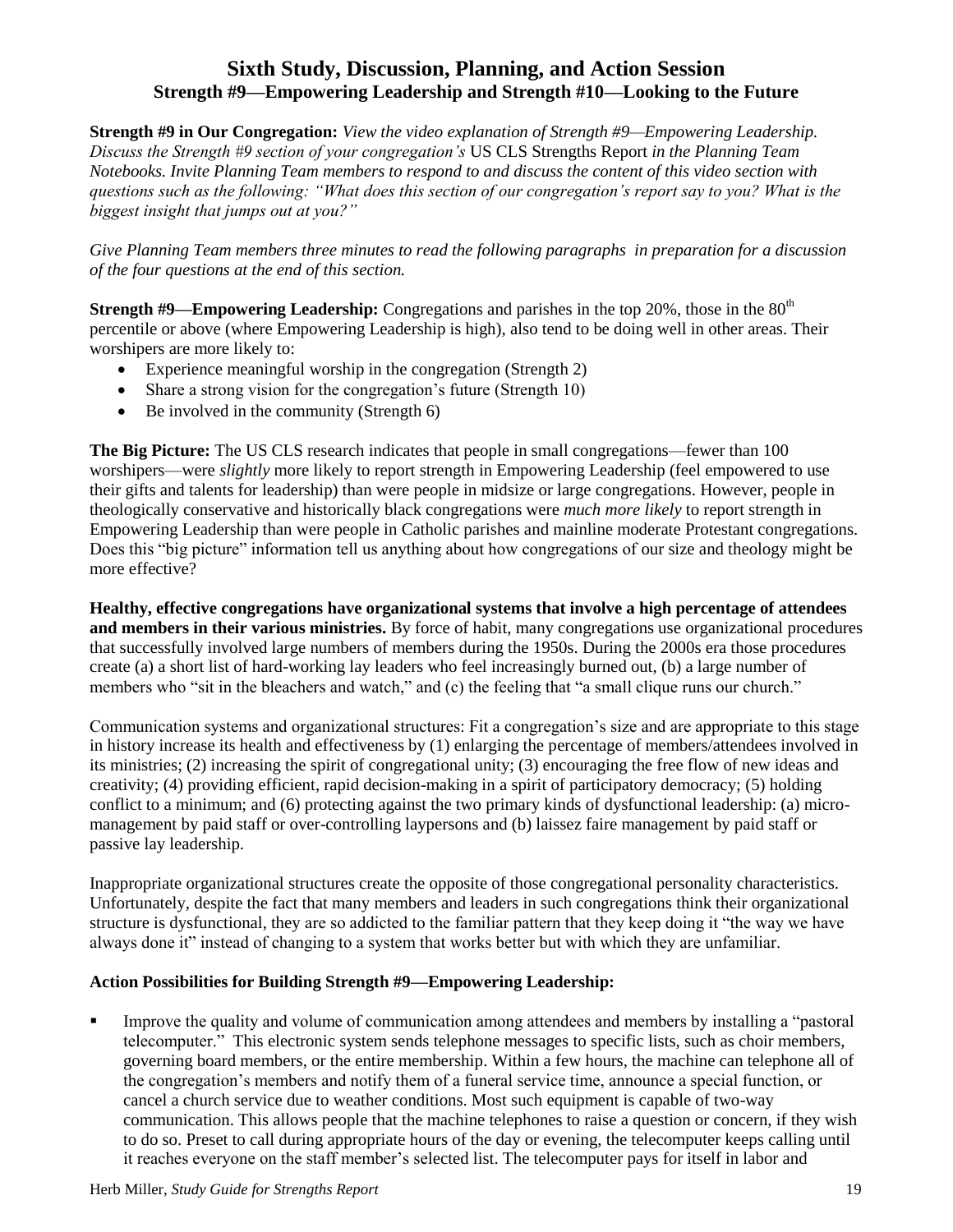postage savings, replacing postcard reminders of meetings. One company that provides this equipment: Church Communications, 3039 Hidden Forest Court, Marietta, GA 30066, 1-800-445-2155, www.churchcommunications.com. Shop carefully. Obtain a machine with sufficient capacity and speed. For a list of companies that provide such equipment, contact *Your Church* and ask for their most recent annual *Desk Reference*, 465 Gundersen Drive, Carol Stream, IL 60188, 1-630-260-6200, or its [www.yourchurch.net](http://www.yourchurch.net/) Internet site.

 Obtain a copy of the comprehensive resource titled "Governing Board and Ministry Team Model." [Available FREE to congregations that use the U.S. Congregational Life Survey process: Obtain this volume of *Nuggets* in the complete packet of detailed, how-to-do-it items authored by Herb Miller. Order the complete package by calling 1-888-728-7228, Ext. 2040, or emailing your congregation's name and *mailing address* to [USCongregations@pcusa.org.](mailto:USCongregations@ctr.pcusa.org) Request *Herb Miller's Nuggets*; only one order per congregation, please.]

**Closing Thought:** Nothing so immediately influences congregational direction, mood, and atmosphere as paid and volunteer leaders who model a positive outlook on people, on reality, and on the future. The great secret of congregational leadership is the constant, daily art of seeing congregants as people with great potentials. Great leaders, by their words and actions, make people feel exceedingly valuable.

*Ask Planning Team members to go around the circle four times, taking turns sharing their answers to these four questions:*

- *Do you recall instances where something in the paragraphs above was true in your personal experience and/or in a congregation?*
- *What would you like to add or subtract from these paragraphs?*
- *In what ways does one or more of the ideas in these paragraphs seem true of our congregation?*
- *What actions should our congregation consider?*

**Strength #10 in Our Congregation:** *View the video explanation of Strength #10—Looking to the Future. Stop the video with the question, "Can your congregation claim Looking to the Future as one of your strengths?" Save the video's conclusion to use as you begin the seventh Planning Team session.*

*Discuss the Strength #10 section of your congregation's* US CLS Strengths Report *in the Planning Team Notebooks. Invite Planning Team members to respond to and discuss the content of this video section with questions such as the following: "What does this section of our congregation's report say to you? What is the biggest insight that jumps out at you?"* 

Give Planning Team members three minutes to read the following paragraphs in preparation for a discussion of *the four questions at the end of this section.*

**Strength #10—Looking to the Future:** Congregations and parishes in the top 20%, those in the 80<sup>th</sup> percentile or above (where Looking to the Future is high), also tend to be doing well in other areas. Their worshipers are more likely to:

- Have a strong sense of belonging to the congregation (Strength 4)
- Have empowering congregational leaders (Strength 9)
- Have begun attending the congregation in the last five years (Strength 8)

**The Big Picture:** The US CLS research indicates that people in all three sizes of congregation did *about equally well* at Looking to the Future. However, congregations with more young adults, theologically conservative Protestant congregations, and historically black congregations were *much more likely* to report strength in Looking to the Future than were mainline Protestant congregations and Catholic parishes. Does this "big picture" information tell us anything about how congregations of our size and theology might be more effective?

**Healthy, effective congregations often maintain their positive focus on the future by developing brief, easily-understood Vision, Mission, and Values Statements.** Developing a mission statement can energize a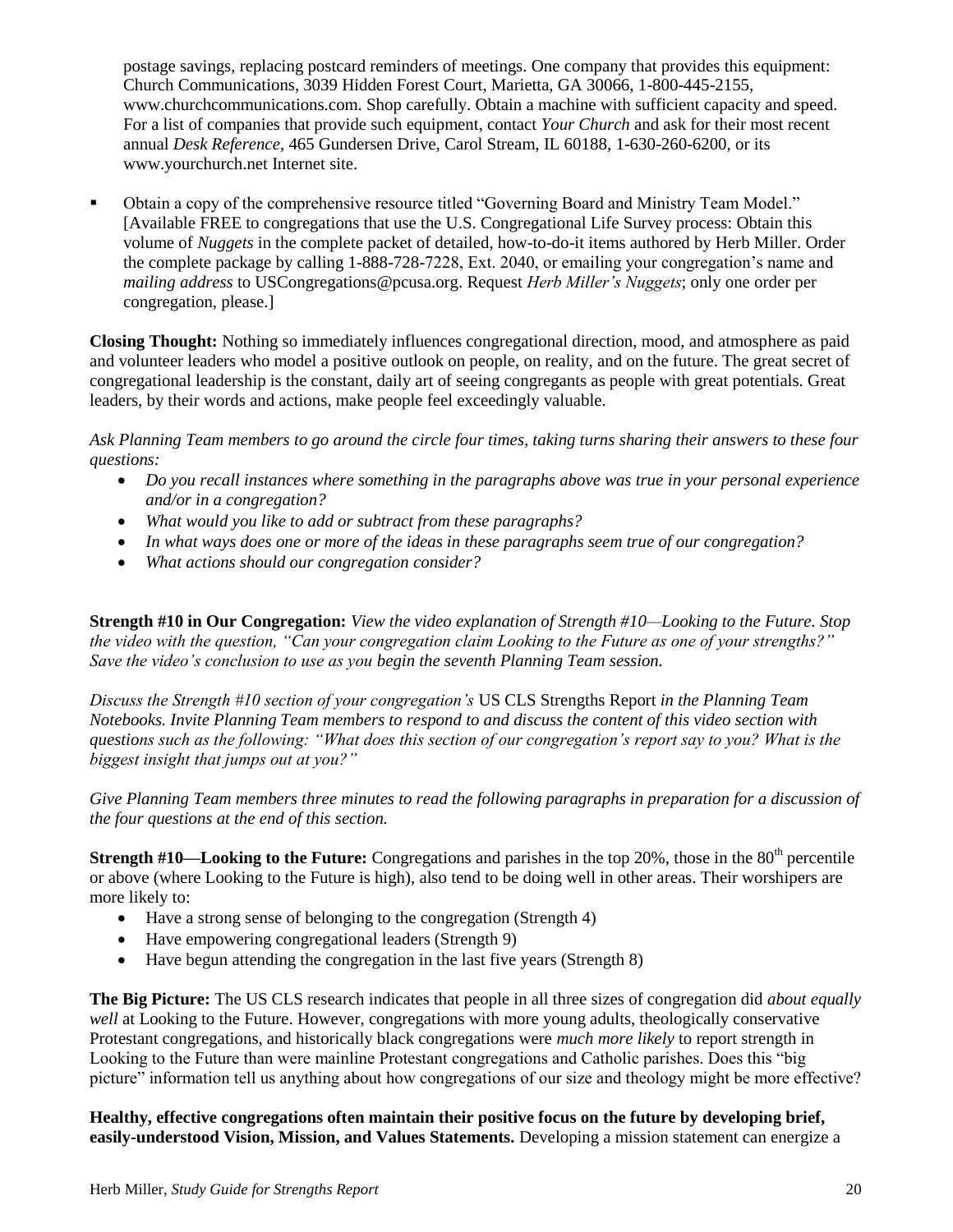congregation in two ways: (a) by strengthening convictions regarding its central purpose and (b) by helping to build dreams for the future consistent with these convictions.

# **Action Possibilities for Building Strength #10—Looking to the Future:**

- The step-by-step process for developing a mission statement found in *How to Set a Clear Direction for Your Church* by Bob Orr is ideal for planning retreats and/or a series of on-site meetings. Obtain from Church Growth, Inc., PO Box 541, Monrovia, CA 91017, 1-818-305-1280, www.churchgrowth.net.
- *Another way to develop vision and mission statements:* Imagine that your congregation is five years from now. You have achieved the optimum of your mission/ministry dreams. *Fortune* magazine is interviewing your leaders for an article. What is the topic sentence for each of four or five paragraphs in the article, each of which describes what you have accomplished? What is the article's title?

In such a scenario, the title is a one-sentence "vision statement" describing your congregation when it achieves what you feel God is calling it to do. The list of topic sentences from each of the four or five paragraphs is the "mission statement" that describes how your congregation achieves that vision.

Vision statements say *what* and are short enough to print on a t-shirt. Mission statements say *how* and are not longer than one-half page. For example, one congregation's vision statement is "Make more and better disciples of Jesus Christ." The paragraphs that comprise their "mission statement" describe the principal ways they accomplish their two-fold vision statement of (1) making new disciples and (2) strengthening the spiritual life of present disciples.

 *In addition to or instead of vision and mission statements, some congregations develop a "values statement"* that focuses on overall congregational identity (who we are) rather than on governing board policies or the mission statement (our ministry objectives) or on our vision statement (picture of our ministries achieve at their optimum performance level).

Example of one congregation's *Values Statement*:

# **Ten Special Affirmations of Our Church**

#### *We Believe:*

- 1. Personal spiritual growth is our first priority: The changing of human lives comes about only as individuals turn to Jesus Christ.
- 2. There should always be passion for spiritual essentials, yet always freedom to differ on peripheral issues.
- 3. God has called us to be a people-oriented church, not a program-oriented church.
- 4. Everyone who walks through our door truly matters, and everyone who joins our fellowship can truly contribute.
- 5. The people in our church are called to be ministers, or "active players," while our pastors are called to be coaches.
- 6. There should be no pressure to have a certain kind of spiritual experience: It matters not *how* we come to trust Christ, but only *that* we trust *him* today.
- 7. Honest questions deserve honest answers: No question about God is too simple, too challenging, or so inappropriate that it cannot be asked.
- 8. God has called our church to grow, and will provide all challenges that come with growth.
- 9. People striving to follow Jesus Christ will have the best experience when they are accountable to others as part of a small group that shares fellowship, study, and prayer.
- 10. The focus of our church is meeting the unique needs of those we are seeking to reach, not perpetuating the successful programs of our past.

*--Zionsville Presbyterian Church, Zionsville, Indiana*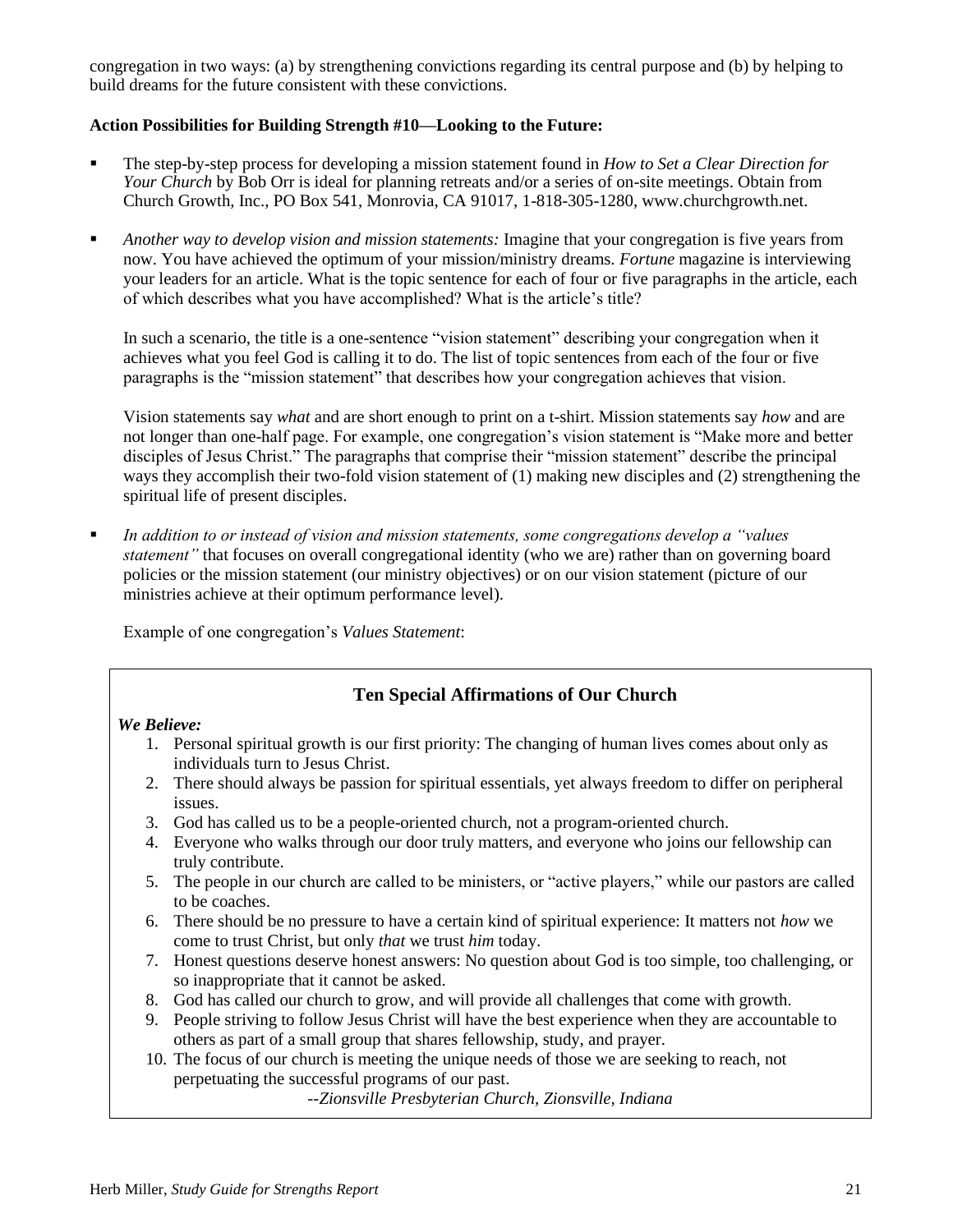**Closing Thought:** A congregation's future is far more determined by the priorities and direction in which its leaders point than by its past performance or present circumstances. Effective leaders maximize congregational health and effectiveness with a positive vision, communicated continuously and repetitively.

*Ask Planning Team members to go around the circle four times, taking turns sharing their answers to these four questions:*

- *Do you recall instances where something in the paragraphs above was true in your personal experience and/or in a congregation?*
- *What would you like to add or subtract from these paragraphs?*
- *In what ways does one or more of the ideas in these paragraphs seem true of our congregation?*
- *What actions should our congregation consider?*